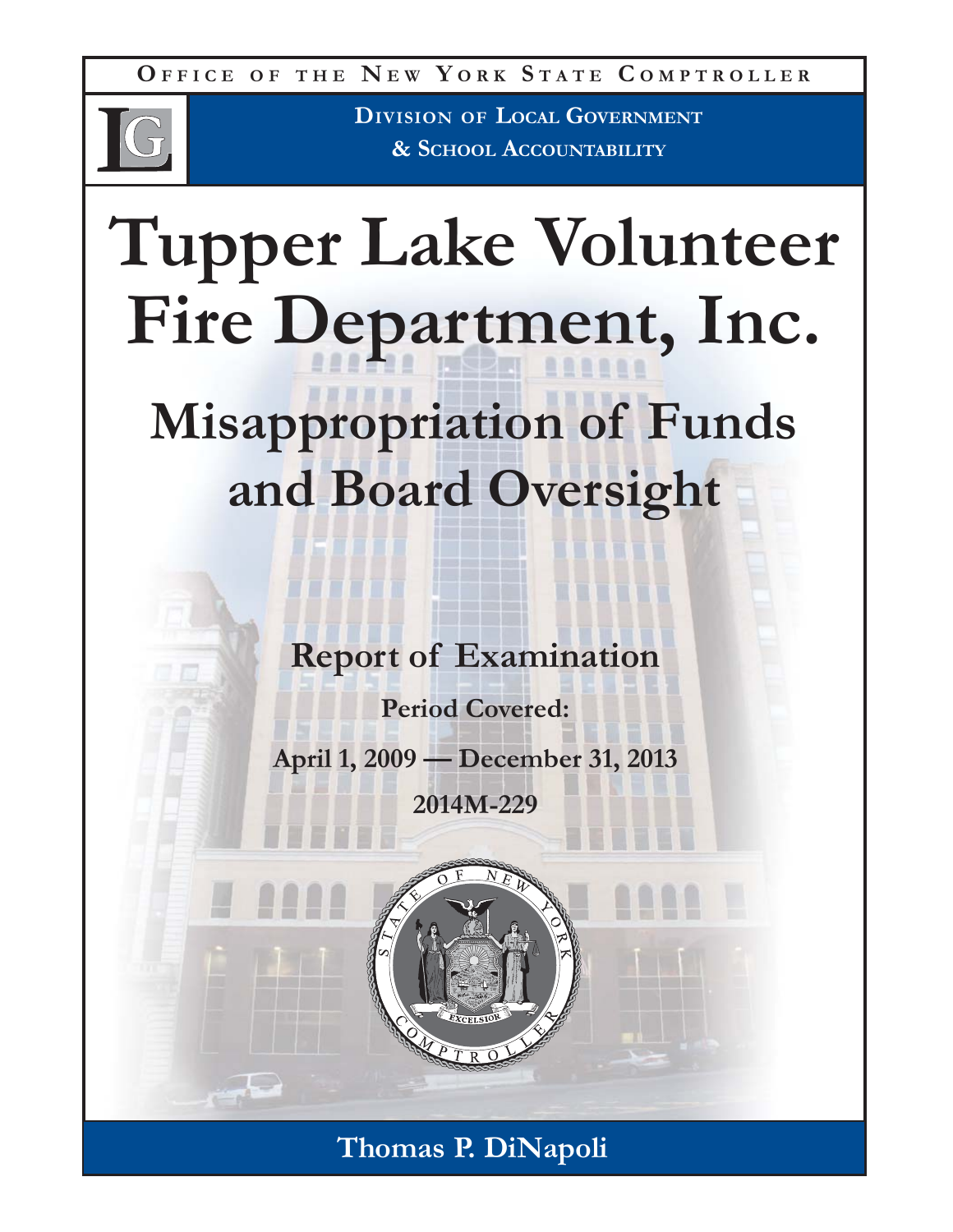# **Table of Contents**

|                          |                                                        | Page           |
|--------------------------|--------------------------------------------------------|----------------|
| <b>AUTHORITY LETTER</b>  |                                                        | 1              |
| <b>EXECUTIVE SUMMARY</b> |                                                        | $\overline{2}$ |
| <b>INTRODUCTION</b>      |                                                        | 4              |
|                          | <b>Background</b>                                      | $\overline{4}$ |
|                          | Objective                                              | 5              |
|                          | Scope and Methodology                                  | 5 <sup>5</sup> |
|                          | Comments of Department Officials and Corrective Action | 5              |
|                          | <b>TREASURER'S ACTIVITIES AND MISAPPROPRIATION</b>     | 6              |
|                          | <b>Treasurer's Records</b>                             | 6              |
|                          | <b>Credit Card Charges</b>                             | 8              |
|                          | <b>Cash Disbursements</b>                              | 10             |
|                          | <b>Fundraising Receipts</b>                            | 13             |
|                          | Recommendations                                        | 14             |
| <b>BOARD OVERSIGHT</b>   |                                                        | 15             |
|                          | <b>Policies and Procedures</b>                         | 15             |
|                          | <b>Segregation of Duties</b>                           | 16             |
|                          | <b>Claims Auditing</b>                                 | 17             |
|                          | <b>Credit Card Oversight</b>                           | 17             |
|                          | <b>Annual Audit</b>                                    | 19             |
|                          | Recommendations                                        | 20             |
| <b>APPENDIX A</b>        | <b>Response From Department Officials</b>              | 21             |
| <b>APPENDIX B</b>        | <b>Audit Methodology and Standards</b>                 | 24             |
| <b>APPENDIX C</b>        | How to Obtain Additional Copies of the Report          | 25             |
| <b>APPENDIX D</b>        | <b>Local Regional Office Listing</b>                   | 26             |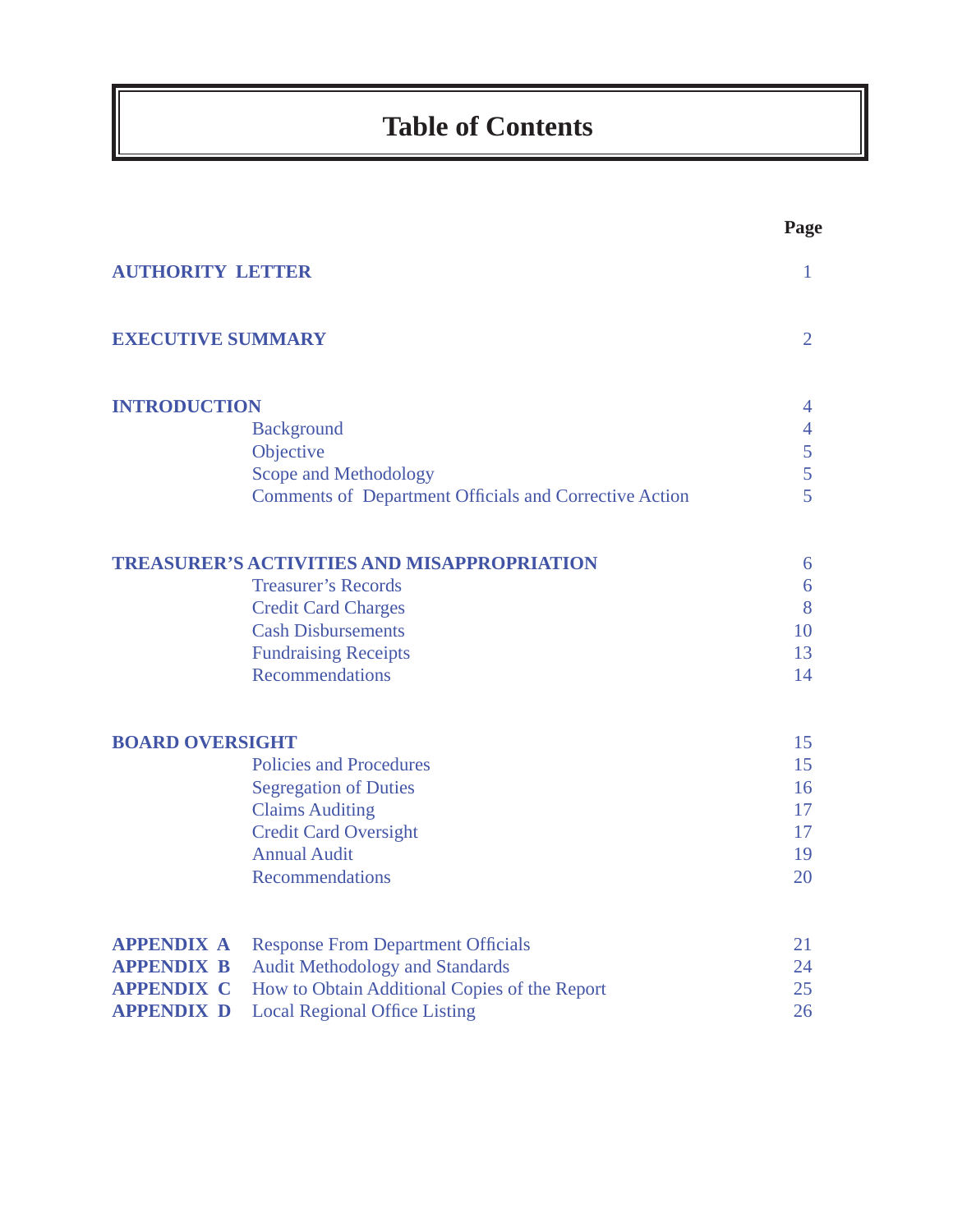### <span id="page-2-0"></span>**Division of Local Government and School Accountability**

February 2016

Dear Department Officials:

One important function of the Office of the State Comptroller is to help fire department officials manage department resources efficiently and effectively and, by so doing, provide accountability for money spent to support department operations. The Comptroller oversees the fiscal affairs of fire departments statewide, as well as compliance with relevant statues and observances of good business practices, through the conduct of audits. Our audits may also identify opportunities for improving operations and fire department governance. Audits also can identify strategies to reduce costs and to strengthen controls intended to safeguard fire department assets.

Following is a report of our audit of the Tupper Lake Volunteer Fire Department, Inc., entitled Misappropriation of Funds and Board Oversight. This audit was conducted pursuant to Article V, Section 1 of the State Constitution and the State Comptroller's authority as set forth in Article 3 of the New York State General Municipal Law.

This audit's results and recommendations are resources for fire department officials to use in effectively managing operations and in meeting the expectations of their constituents. If you have questions about this report, please feel free to contact the local regional office for your county, as listed at the end of this report.

Respectfully submitted,

*Offi ce of the State Comptroller Division of Local Government and School Accountability*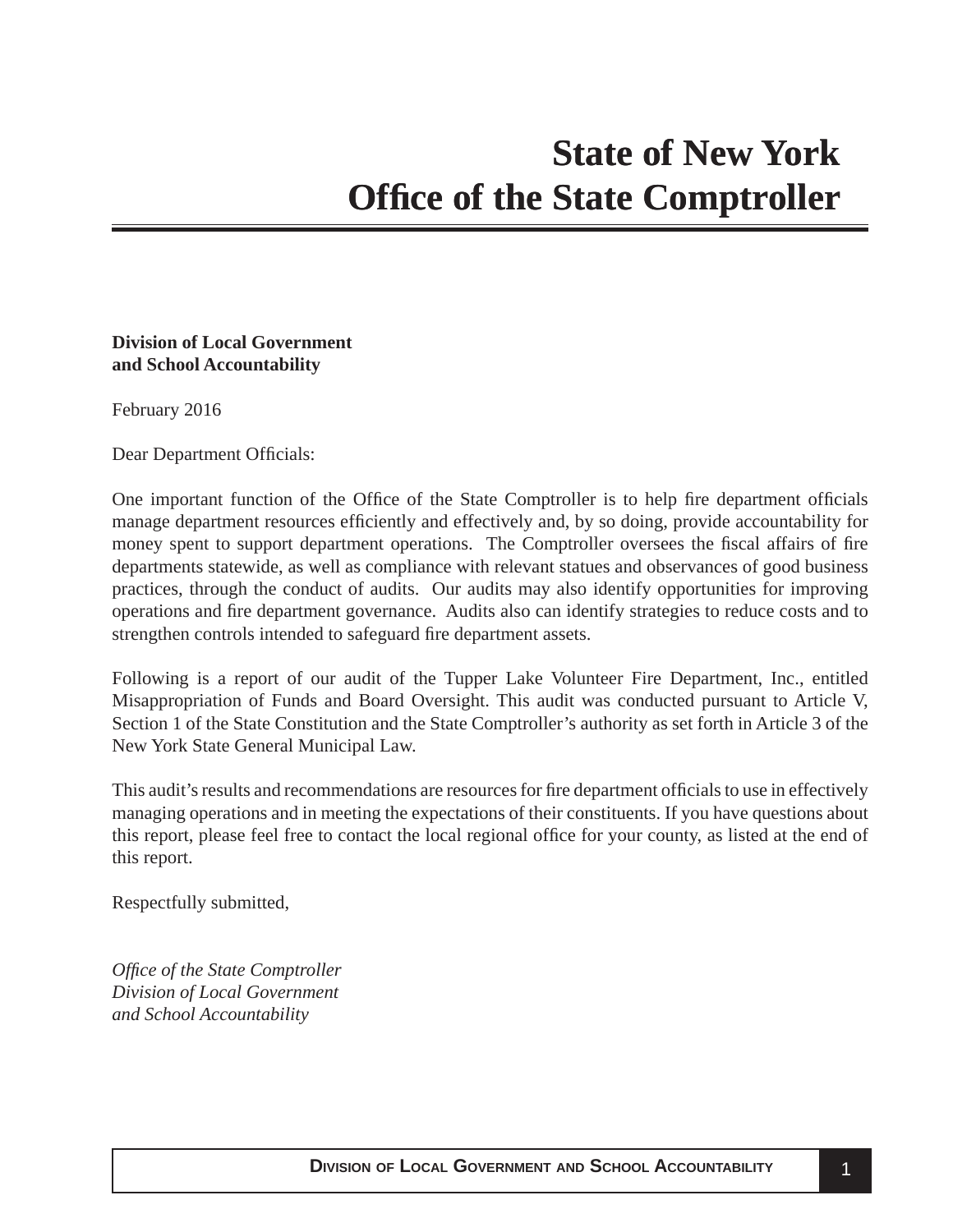<span id="page-3-0"></span>

# **Office of the State Comptroller State of New York EXECUTIVE SUMMARY**

The Tupper Lake Volunteer Fire Department, Inc. (Department) provides fire protection to the Town of Tupper Lake, the Village of Tupper Lake (Village) and the Town of Santa Clara in Franklin County. The Department has two fire stations and approximately 50 volunteer members and consists of three fire companies. Its assets are owned by the Village, and the Village oversees and funds the Department's operations. The Department received approximately \$4,200 annually from the Town of Santa Clara for the 2009-10 and 2010-11 fiscal years, received approximately \$11,600 annually of foreign fire insurance premiums and raised approximately \$39,000 annually from fundraising activities.

The Department is governed by a 12-member Board of Directors (Board), which includes the Fire Chief (Chief), First Assistant Chief, Second Assistant Chief, President, Treasurer, Secretary, three Company Captains and three Company Lieutenants. The Treasurer is the chief fiscal officer and is responsible for maintaining complete and accurate records of financial transactions, depositing funds, disbursing funds for authorized expenditures and signing checks.

In August 2013, the Chief reviewed the Department's accounting records and discovered that the former Treasurer was using the Department's credit card to make personal purchases. Subsequently, the Chief and the Village's Chief of Police requested that we perform an audit of the Department's financial operations. In June 2014, we completed our fieldwork and provided our audit findings to the Office of the State Comptroller's Division of Investigations (DOI), which then provided this information to the Chief of Police for use in the criminal investigation. The former Treasurer served from 2008 until he was relieved of his duties in October 2013.

On December 2, 2014, after the completion of our fieldwork, the former Treasurer provided a statement to DOI and the Village's Chief of Police in which he stated that during a period of three to four years, he used Department credit cards for his own personal use and took cash from Department fundraising events.

# **Scope and Objective**

The objective of our audit was to evaluate internal controls over the Department's financial operations for the period April 1, 2009 through December 31, 2013. Our audit addressed the following related questions:

• Did the former Treasurer<sup>1</sup> properly account for and process Department financial transactions?

\_\_\_\_\_\_\_\_\_\_\_\_\_\_\_\_\_\_\_\_ 1 For the purposes of this report, "Treasurer" refers to the former Treasurer unless indicated otherwise.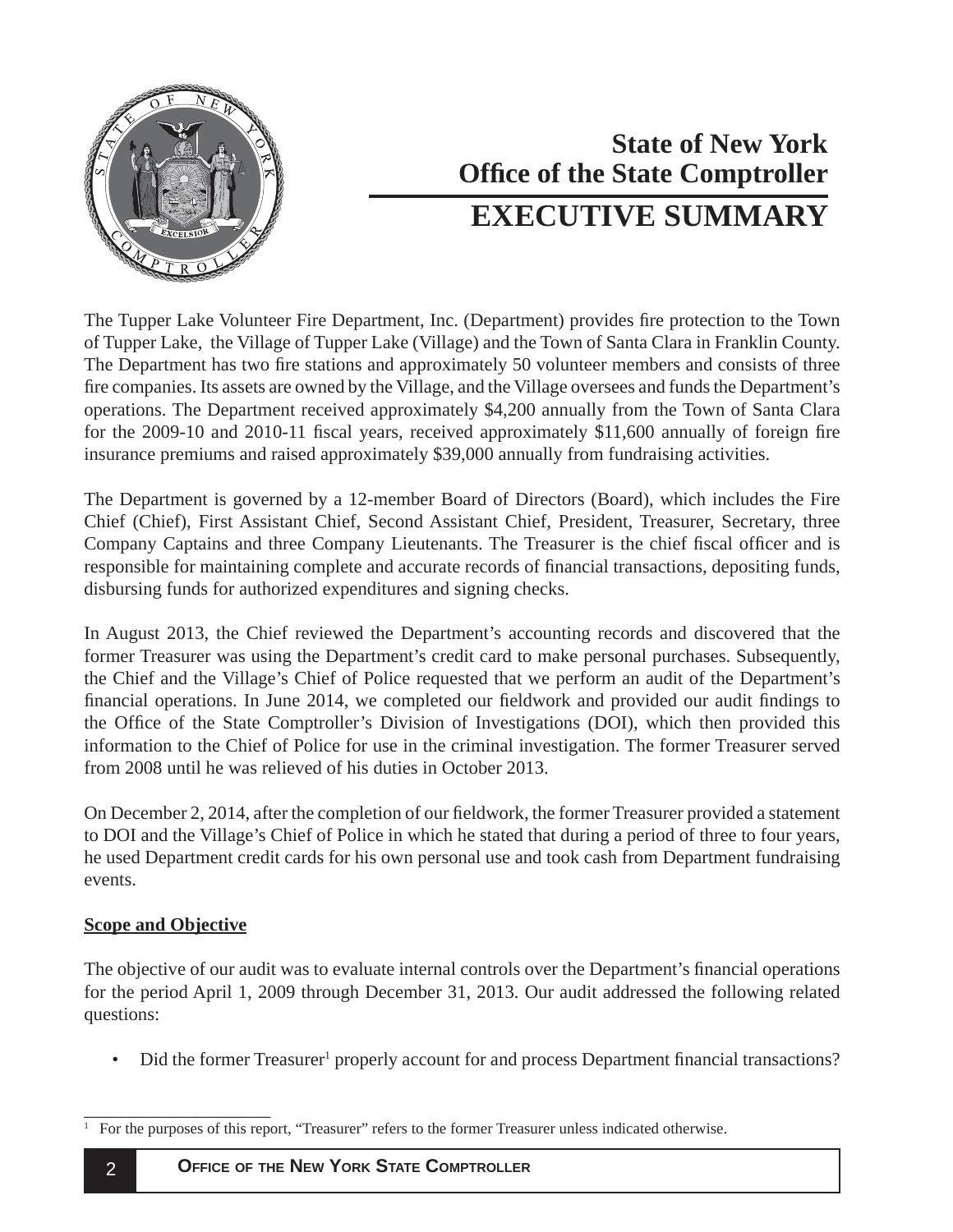• Did the Board establish adequate controls to ensure that financial activities are properly recorded and that Department moneys are safeguarded?

# **Audit Results**

The former Treasurer did not properly account for or process the Department's financial transactions. Because the Treasurer performed all of the Department's financial responsibilities without any oversight, the Board was unaware that the Department's records were inaccurate or incomplete and the Treasurer was using Department funds for personal use.

The Treasurer used the Department's credit card to make personal purchases totaling \$5,042 and paid for them with Department funds. Also, the Treasurer withdrew \$16,325 in cash from the Department's bank accounts. However, we could not determine if these funds were used for legitimate Department purposes. In addition, the Treasurer did not provide adequate information to the Board regarding how much the Department collected during its fundraising events, which likely resulted in funds being diverted for non-Department purposes.

The Board did not establish adequate controls, such as establishing effective financial procedures to oversee the Department's financial operations, to ensure that the Treasurer properly recorded financial activities and that Department moneys were safeguarded. Although the Treasurer performed virtually every aspect of the Department's financial business, the Board did not review or monitor the Treasurer's work. The Board did not adequately oversee Department purchases, audit claims or monitor the use of Department credit cards. Because the Board did not provide any oversight of the Treasurer's financial activities, this created an extremely weak control environment that allowed the Treasurer to make improper transactions and credit card purchases without detection.

# **Comments of Department Offi cials**

The results of our audit and recommendations have been discussed with Department officials, and their comments, which appear in Appendix A, have been considered in preparing this report. Department offi cials generally agreed with our recommendations and indicated they planned to initiate corrective action.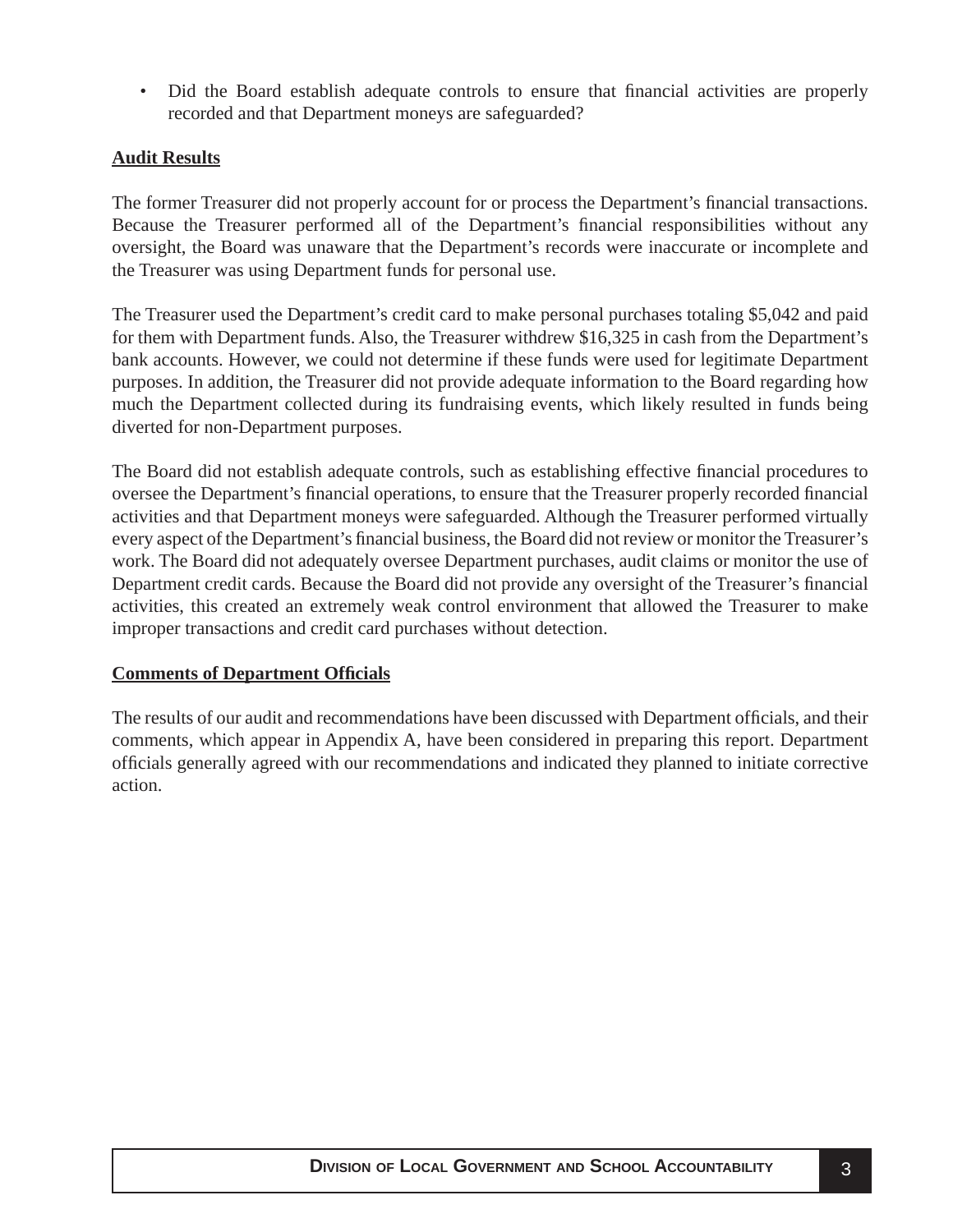# **Introduction**

#### <span id="page-5-0"></span>**Background**

The Tupper Lake Volunteer Fire Department, Inc. (Department) provides fire protection to the Town of Tupper Lake, the Village of Tupper Lake (Village) and the Town of Santa Clara, in Franklin County. The Department has two fire stations and approximately 50 volunteer members and consists of three companies. Its assets are owned by the Village, and the Village oversees and funds the Department's operations. The Department contracts directly with the Town of Santa Clara to provide fire protection, receives foreign fire insurance money<sup>2</sup> and engages in fundraising activities to supplement the funds received for its operations from the Village's budget. The Department received approximately \$4,200 annually from the Town of Santa Clara for the  $2009-10$  and  $2010-11$  fiscal years,<sup>3</sup> received approximately \$11,600 annually from foreign fire insurance premiums and raised approximately \$39,000 annually from fundraising activities.4

The Department is governed by a 12-member Board of Directors (Board), which includes the Fire Chief (Chief), First Assistant Chief, Second Assistant Chief, President, Treasurer, Secretary, three Company Captains and three Company Lieutenants. The Board is responsible for establishing internal controls and monitoring financial operations to ensure that assets are properly safeguarded. The Chief is the Department's chief executive officer and is responsible for presiding over all meetings. The Treasurer is the chief fiscal officer and is responsible for accounting for and reporting all cash received and collected to the Board, maintaining complete and accurate records of financial transactions, depositing funds, disbursing funds for authorized expenditures and signing checks.

In August 2013, the Chief reviewed the Department's accounting records and discovered that the former Treasurer was using the Department's credit card to make personal purchases. Subsequently, the Chief and the Village's Chief of Police requested that we perform an audit of the Department's financial operations. The former Treasurer served from 2008 until he was relieved of his duties in October 2013.

<sup>&</sup>lt;sup>2</sup> Foreign fire insurance money represents a tax on the premium paid on insurance policies as provided for in the New York State Insurance Law, which entitles fire departments protecting an eligible area to receive a share of the tax collected on insurance policies written by foreign insurers on policies within their area of protection.

<sup>3</sup> The Department's fiscal year is from April 1 through March 30.

<sup>&</sup>lt;sup>4</sup> We calculated these revenues based on the amount of profit that the Treasurer reported in the minutes of the Board's proceedings. We estimated the fundraising collections by using the amounts reported by the Treasurer compared to our revenue calculations, which were based on the deposited amounts and recorded fundraising expenditures.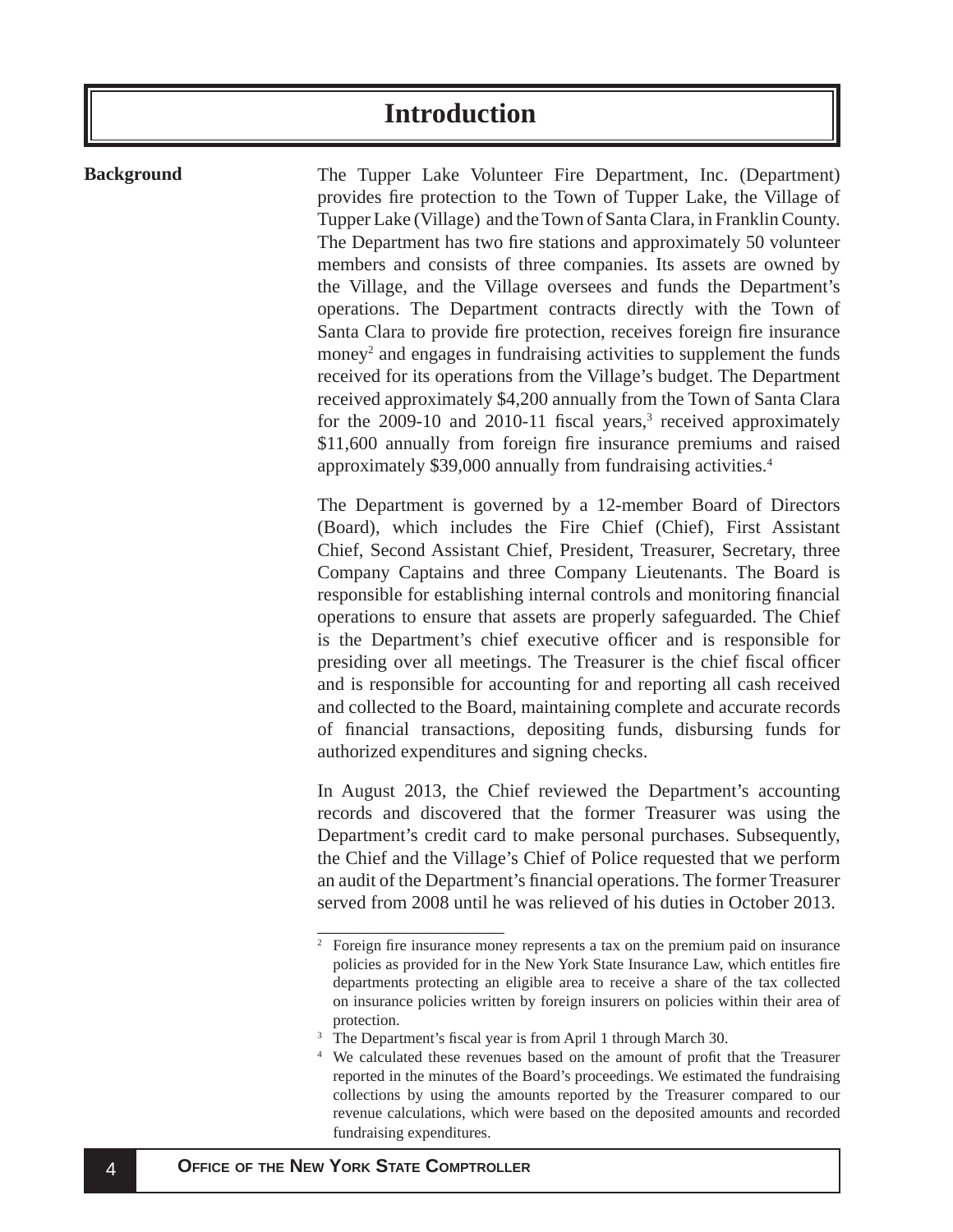<span id="page-6-0"></span>

|                                                                                   | In June 2014, we completed our fieldwork and provided our<br>audit findings to the Office of the State Comptroller's Division of<br>Investigations (DOI), which then provided this information to the<br>Chief of Police for use in the criminal investigation. On December<br>2, 2014, after the completion of our fieldwork, the former Treasurer<br>provided a statement to DOI and the Village's Chief of Police in<br>which he stated that, during the three to four years before leaving<br>office, he used Department credit cards for his own personal use and<br>took cash from Department fundraising events. |
|-----------------------------------------------------------------------------------|-------------------------------------------------------------------------------------------------------------------------------------------------------------------------------------------------------------------------------------------------------------------------------------------------------------------------------------------------------------------------------------------------------------------------------------------------------------------------------------------------------------------------------------------------------------------------------------------------------------------------|
| Objective                                                                         | The objective of our audit was to evaluate internal controls over the<br>Department's financial operations. Our audit addressed the following<br>related questions:                                                                                                                                                                                                                                                                                                                                                                                                                                                     |
|                                                                                   | Did the former Treasurer <sup>5</sup> properly account for and process<br>Department financial transactions?                                                                                                                                                                                                                                                                                                                                                                                                                                                                                                            |
|                                                                                   | Did the Board establish adequate controls to ensure that<br>$\bullet$<br>financial activities are properly recorded and that Department<br>moneys are safeguarded?                                                                                                                                                                                                                                                                                                                                                                                                                                                      |
| <b>Scope and</b><br><b>Methodology</b>                                            | We examined the Department's internal controls over financial<br>activities for the period April 1, 2009 through December 31, 2013.                                                                                                                                                                                                                                                                                                                                                                                                                                                                                     |
|                                                                                   | We conducted our audit in accordance with generally accepted<br>government auditing standards (GAGAS). More information on<br>such standards and the methodology used in performing this audit is<br>included in Appendix B of this report.                                                                                                                                                                                                                                                                                                                                                                             |
| <b>Comments of</b><br><b>Department Officials and</b><br><b>Corrective Action</b> | The results of our audit and recommendations have been discussed<br>with Department officials and their comments, which appear<br>in Appendix A, have been considered in preparing this report.<br>Department officials generally agreed with our recommendations and<br>indicated they planned to initiate corrective action.                                                                                                                                                                                                                                                                                          |
|                                                                                   | The Board has the responsibility to initiate corrective action. A<br>written corrective action plan (CAP) that addresses the findings and<br>recommendations in this report should be prepared and forwarded<br>to our office within 90 days, pursuant to Section 35 of the General<br>Municipal Law. For more information on preparing and filing your<br>CAP, please refer to our brochure, Responding to an OSC Audit<br><i>Report</i> , which you received with the draft audit report. We encourage<br>the Board to make this plan available for public review in the<br>Secretary's office.                       |

The summan set of this report, "Treasurer" refers to the former Treasurer unless indicated otherwise.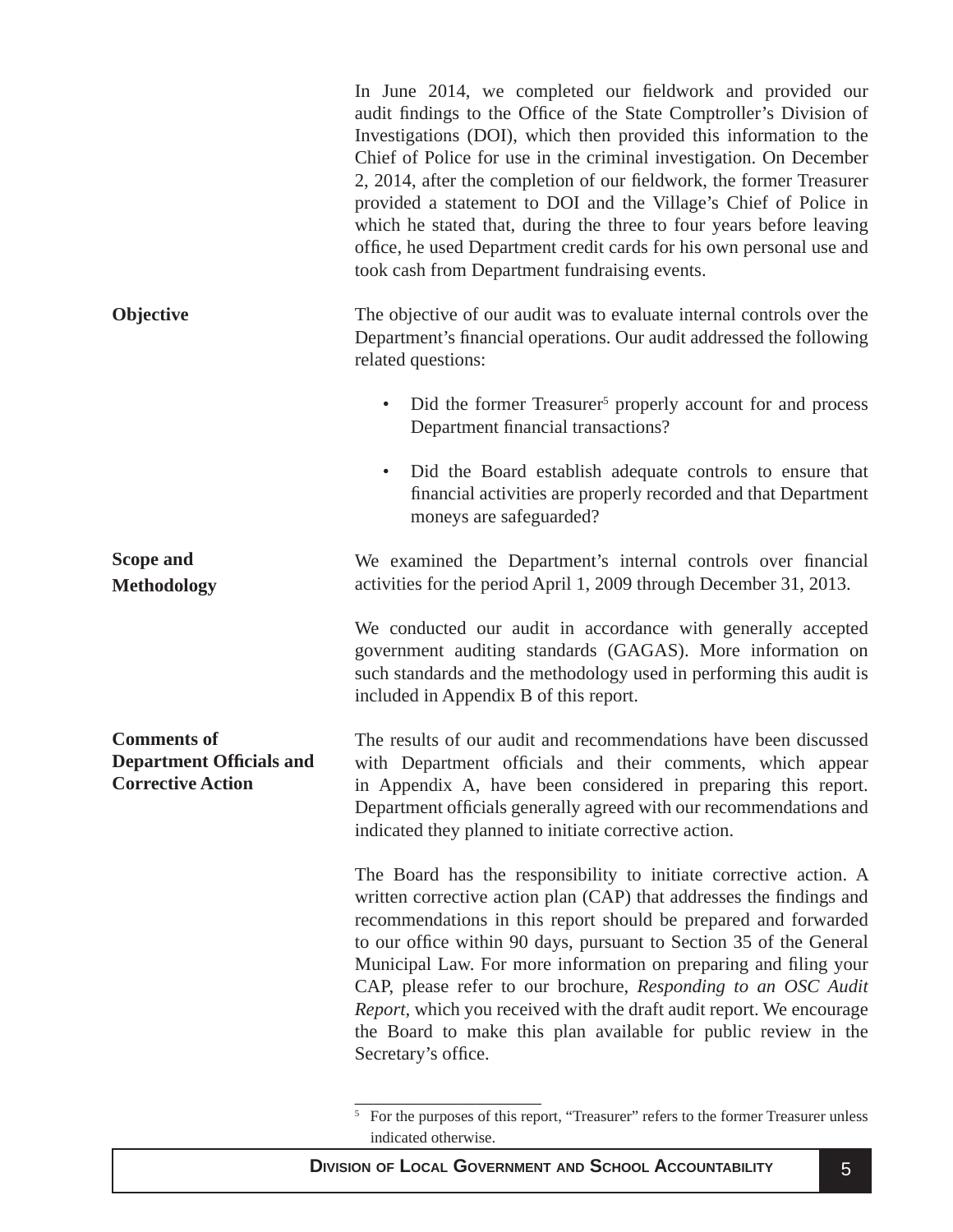# <span id="page-7-0"></span>**Treasurer's Activities and Misappropriation**

It is essential that fire departments establish adequate internal controls over accounting activities to ensure that all financial transactions are accurately accounted for and are for appropriate department business. The Department's bylaws provide guidance related to the Treasurer's responsibility to account for all Department funds and pay bills that are reviewed and approved at the Board meetings. The Treasurer is required to keep accurate records of all cash disbursements and receipts of the Department and deposit all cash receipts in a designated Department bank account. Additionally, the bylaws require the Treasurer to provide an accounting of the Department's financial condition at every Board meeting.

The former Treasurer did not properly account for or process Department financial transactions. Because the Treasurer performed all of the Department's financial responsibilities without any oversight, the Board was unaware that the Department's records were inaccurate or incomplete and that the Treasurer was using Department funds for personal use. It appears that the Treasurer used the Department's credit card to make personal purchases totaling \$5,042 and paid for them with Department funds. Also, the Treasurer withdrew \$16,325 in cash from the Department's bank accounts. However, we could not determine if these funds were used for legitimate Department purposes. In addition, the Treasurer did not provide adequate information to the Board regarding how much the Department collected during its fundraising events, which likely resulted in funds being diverted for non-Department purposes.

| Figure 1: Treasurer's Apparent Misappropriation of Department Funds                                                                                                                                                                                                                                                                   |                                                            |                                                            |                                                |                                        |  |
|---------------------------------------------------------------------------------------------------------------------------------------------------------------------------------------------------------------------------------------------------------------------------------------------------------------------------------------|------------------------------------------------------------|------------------------------------------------------------|------------------------------------------------|----------------------------------------|--|
| <b>Fiscal</b><br>Years                                                                                                                                                                                                                                                                                                                | <b>Number of</b><br><b>Credit Card</b><br><b>Purchases</b> | <b>Amount of</b><br><b>Credit Card</b><br><b>Purchases</b> | <b>Number</b><br>of Cash<br><b>Withdrawals</b> | <b>Amount of</b><br><b>Withdrawals</b> |  |
| 2009-10                                                                                                                                                                                                                                                                                                                               | U                                                          | \$0                                                        | $\mathfrak{p}$                                 | \$2,350                                |  |
| 2010-11                                                                                                                                                                                                                                                                                                                               | 33                                                         | \$1,429                                                    | 5                                              | \$5,900                                |  |
| 2011-12                                                                                                                                                                                                                                                                                                                               | 25                                                         | \$1,306                                                    | 4 <sup>a</sup>                                 | \$3,475                                |  |
| 2012-13                                                                                                                                                                                                                                                                                                                               | 20                                                         | \$848                                                      | $\mathcal{P}$                                  | \$4,600                                |  |
| 2013-14 <sup>b</sup>                                                                                                                                                                                                                                                                                                                  | 25                                                         | \$1,459                                                    | $\Omega$                                       | O                                      |  |
| <b>Totals</b>                                                                                                                                                                                                                                                                                                                         | 103                                                        | \$5,042                                                    | 13                                             | \$16,325                               |  |
| The Treasurer withdrew \$3,500 in two separate withdrawals from two Department savings<br>a<br>accounts for the annual chicken barbeque fundraiser. We estimate approximately \$2,500 of the<br>proceeds from this event may be unaccounted for.<br>We reviewed part of the fiscal year from April 1, 2013 through December 31, 2013. |                                                            |                                                            |                                                |                                        |  |

#### **Treasurer's Records**

According to the bylaws the Treasurer is required to keep accurate records of all Department receipts and disbursements and report the Department's financial condition to the Board at every Department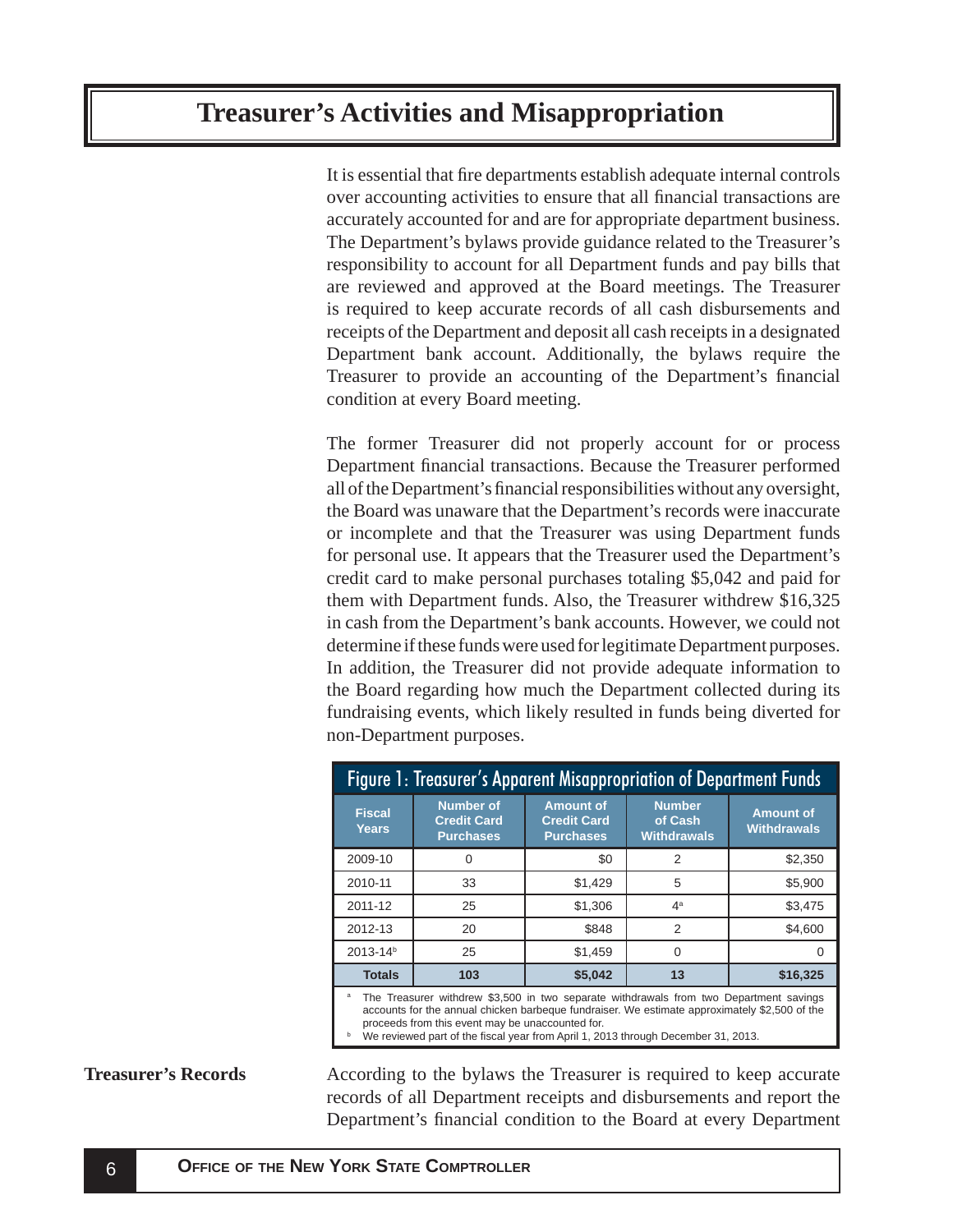meeting. The Board should ensure that the bylaws contain adequate guidance and adopt procedures to ensure that the Treasurer reconciles bank statements and to describe how the Treasurer should account for transactions and report bank account activity to the Board.

The Treasurer did not maintain accurate records of the Department's financial activities. Furthermore, the Department did not have clear guidance in its bylaws or adopt adequate procedures to ensure that the Treasurer reconciled bank statements or describe how the Treasurer should account for all transactions and report bank account activity to the Board.<sup>6</sup>

Department officials could not find any financial records for the period April 1, 2009 through December 31, 2010. There were no manual cash disbursement ledgers, bank statements, deposit information, receipts, invoices or credit card statements for this time period.<sup>7</sup> Also, we compared all bank statement activity (deposits and disbursements) to the records that the Treasurer maintained during the remainder of our audit period<sup>8</sup> and found that the records were incomplete or inaccurate. For example, the Treasurer maintained manual cash ledgers (ledgers) for the Department's checking account, but not for the Department's three savings accounts.

In addition, when we examined these ledgers, we found that they included all the deposits made to the checking account. However, we could not determine if the Treasurer accurately recorded all disbursements in the ledgers, because the Treasurer did not maintain sufficient supporting documentation to identify all Department payments. Furthermore, Department officials could not determine if the running cash balance recorded in the ledgers was accurate, because the Treasurer did not prepare any bank reconciliations during our audit period. The Treasurer also did not maintain any cash receipts records during our audit period. For example, the Department did not have any records of money collected at its various fundraising events.

The Treasurer reported only limited financial information to the Department at its meetings. He reported the amount of money that was available in the bank accounts and the amount of money that was raised at various fundraising events. We did find written reports that stated the total money available, total income and total claims paid on a monthly basis.<sup>9</sup> However, these reports did not provide any details related to the income earned or the claims paid, such as the

8 January 1, 2011 through December 31, 2013

\_\_\_\_\_\_\_\_\_\_\_\_\_\_\_\_\_\_\_\_

7

9 These reports were available April 1, 2009 through March 31, 2013.

**DIVISION OF LOCAL GOVERNMENT AND SCHOOL ACCOUNTABILITY** 77

<sup>6</sup> Refer to the Policies and Procedures section for further information

The Fire Chief and the local police obtained copies of the bank statements, canceled checks, credit card statements and receipts from a local convenience store for our entire audit period.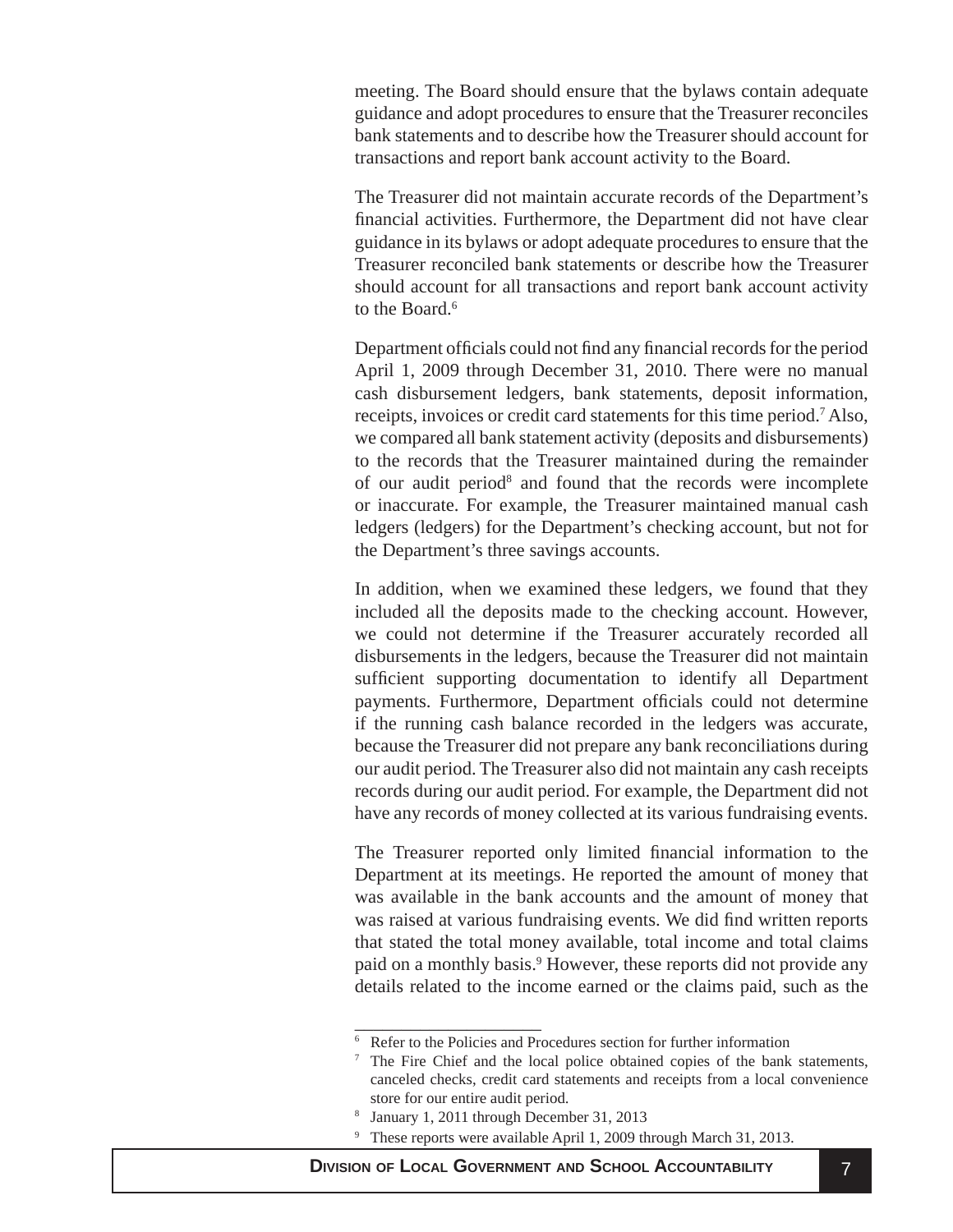sources of income, dates of receipts or disbursements, vendor names and description of goods or services acquired. Also, the Treasurer did not maintain any financial records to support the amount of money that he reported was raised at the various fundraising events.

When financial data is not complete, accurate or up-to-date, the Department's financial condition cannot be readily determined by the Board or other interested parties, and there is a loss of accountability over Department resources.

<span id="page-9-0"></span>One of the Treasurer's responsibilities is to ensure that Department moneys are expended only for proper Departmental purposes. This responsibility includes using the Department's credit card only for appropriate purchases that have been approved by the Board and ensuring that the Department pays credit card bills only for Department-related purchases. The Treasurer should present credit card statements to the Board for its review and approval before paying the monthly credit card bill. The Department credit card should never be used for personal purchases. **Credit Card Charges**

> The Department had a general credit card account and issued cards for this account to the Treasurer, former Chief and Second Assistant Chief. Each of these Department officers could make credit card purchases without prior Board authorization. Also, the Treasurer did not present the Board with detailed credit card statements during our audit period. Therefore, the Department officials who signed the checks to pay the monthly credit card bills, $10$  other than the Treasurer, did not know what had been purchased with the credit cards.

> The current Chief became concerned when the Treasurer asked him to sign a check to pay a credit card bill but would not show him the related credit card statement. The Chief told us that when he asked the Treasurer for the credit card statement, the Treasurer did not provide the statement to the Chief and instead asked one of the Assistant Chiefs to sign the check. Because of the Treasurer's reaction, the Chief obtained copies of the credit card statements and found what appeared to be improper charges.

> We reviewed all 360 credit card purchases, totaling \$53,801 made during our audit period by Department officials and found that 137 totaling \$8,262 were non-Department purchases. Of these, we found that 103 totaling \$5,042 appear to be personal purchases made by the Treasurer. Of the 103, 61 totaling \$3,378 did not have receipts. As a

<sup>&</sup>lt;sup>10</sup> The Board required two signatures on all Department checks. The Fire Chief, two Assistant Chiefs and the Treasurer all were authorized by the Board to sign checks.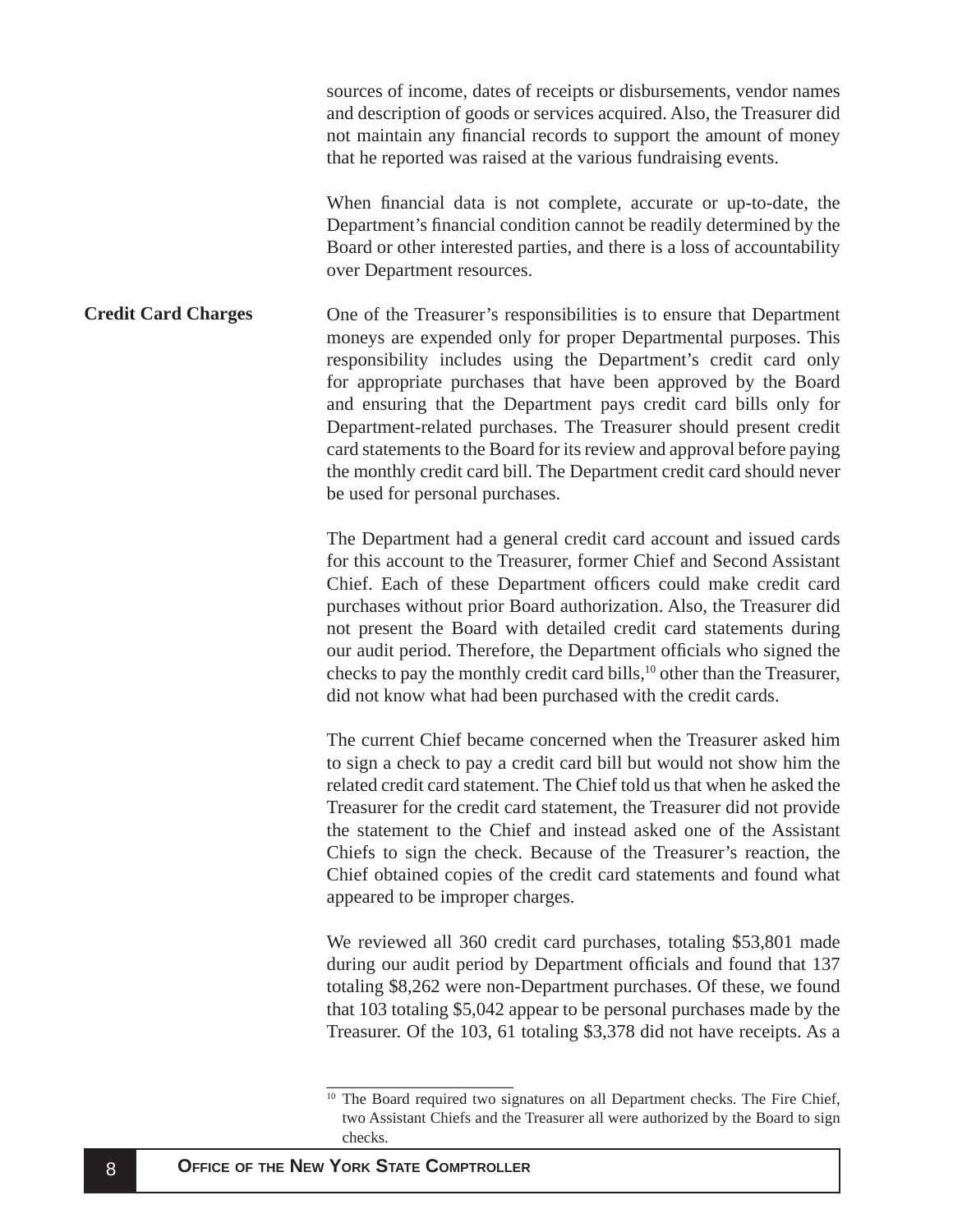result, we were unable to determine the purpose of all the purchases. However, based on available receipts and information provided by the Chief, we were able to determine the following inappropriate purchases were made by the Treasurer:

- Seventy-seven gasoline purchases totaling \$2,710 from various vendors. Department officials told us that the Department purchases fuel from the Village. Also, Department officials are supposed to use the Department's specific gas retailer credit card to purchase gasoline when traveling outside of the area for Department purposes. Therefore, the Treasurer did not have a Department-related purpose or need to purchase gasoline from these vendors.
- Two purchases totaling \$566 made in May 2013 for hotel lodging and parking fees at a hotel in North Carolina. A Department official told us that the Treasurer took a vacation in North Carolina during that time. Also, the current Chief told us there was no Departmental purpose for travel into North Carolina.
- Nine purchases totaling \$515 for food and beverages from local merchants. The Department had a charge account at these stores, which would bill the Department for purchases. Therefore, it was inappropriate for the Treasurer to use the general credit card to make Department-related purchases at these establishments.
- Five purchases totaling \$359 for an external computer hard drive and computer printer ink. The current Chief told us that there was no external hard drive at the fire house and the Department's computer printer does not use the brand of ink purchased.
- Four purchases totaling \$350 made from various merchants in Boston, Massachusetts for a scenic tour, a subway/bus transportation card and items purchased at a sportswear store and restaurant.
- A \$196 plane ticket for the Treasurer's son to travel from Boston, Massachusetts to Plattsburgh on November 25, 2011. Department officials told us that there was no legitimate Department-related reason to travel from Boston and the Treasurer's son attended college in Boston during that period.
- A \$120 charge for a gambling website.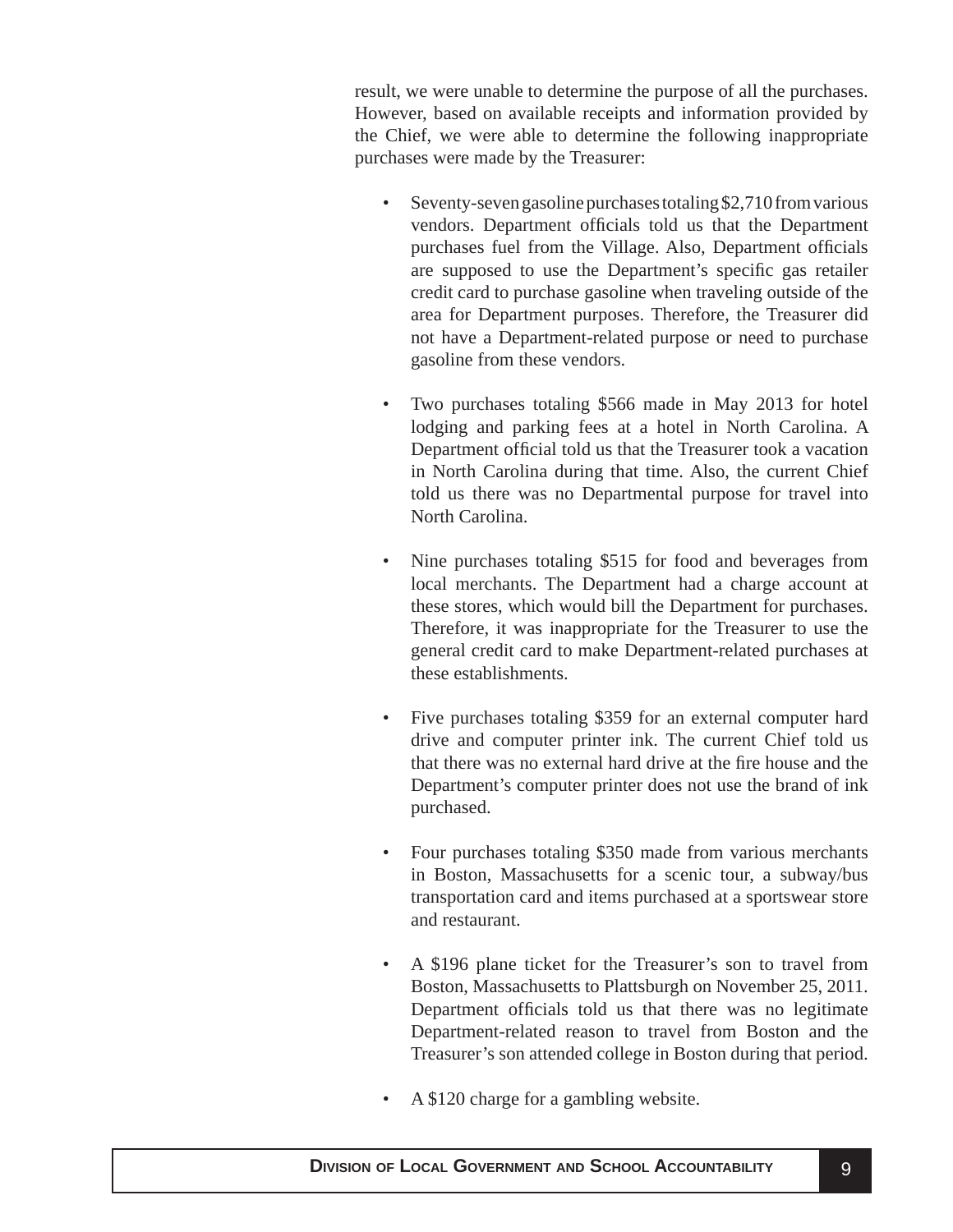<span id="page-11-0"></span>Of the remaining 34 purchases totaling \$3,220 that were personal credit card charges, we were unable to determine who made the purchases because 33 did not have supporting receipts. However, we found that they were inappropriate, as follows:

- Nine purchases totaling \$1,421 for food and supplies made at department and grocery stores, which Department officials told us would not be legitimate Department purchases.
- Ten purchases totaling \$523 made from various restaurants around the State, including restaurants located in Latham, Malone and Queensbury. The current Chief told us these purchases most likely were not legitimate Department purchases.
- Two purchases totaling \$319 for hotel lodging in Queensbury and Massena. The current Chief told us they most likely were not legitimate Department purchases.
- Three on-line purchases totaling \$315 made from Staples.com, which did not have supporting receipts. All other purchases from Staples were made at a store located in Plattsburgh and were supported by receipts. Furthermore, the Chief told us he was unaware of any approved on-line purchases from Staples.

The Treasurer received and opened the credit card statements and prepared and signed the checks to pay the credit card bills. While some of the charges could not be directly connected to the Treasurer, because other Department officers also had Department-issued credit cards, the Treasurer ultimately was responsible for overseeing the payments. The Treasurer did not present the detailed credit card statements to Department officials for review and approval and presented checks for a second signature to other Department officers without providing any supporting credit card statements for them to review.

Because Department officials did not provide any oversight of the Department's credit card charges, officials initially did not suspect or detect the Treasurer's inappropriate use of the Department's credit card. The Board's failure to adopt comprehensive written guidance on credit card usage, along with Department officials' failure to review and approve the monthly credit card bills, left the Department's funds subject to fraud, waste and abuse.

It is essential for the Treasurer to ensure that disbursements of Department moneys are for appropriate and necessary charges and to maintain adequate supporting documentation for all Department disbursements. All claims should be presented to the Board, along with supporting documentation such as invoices or other information **Cash Disbursements**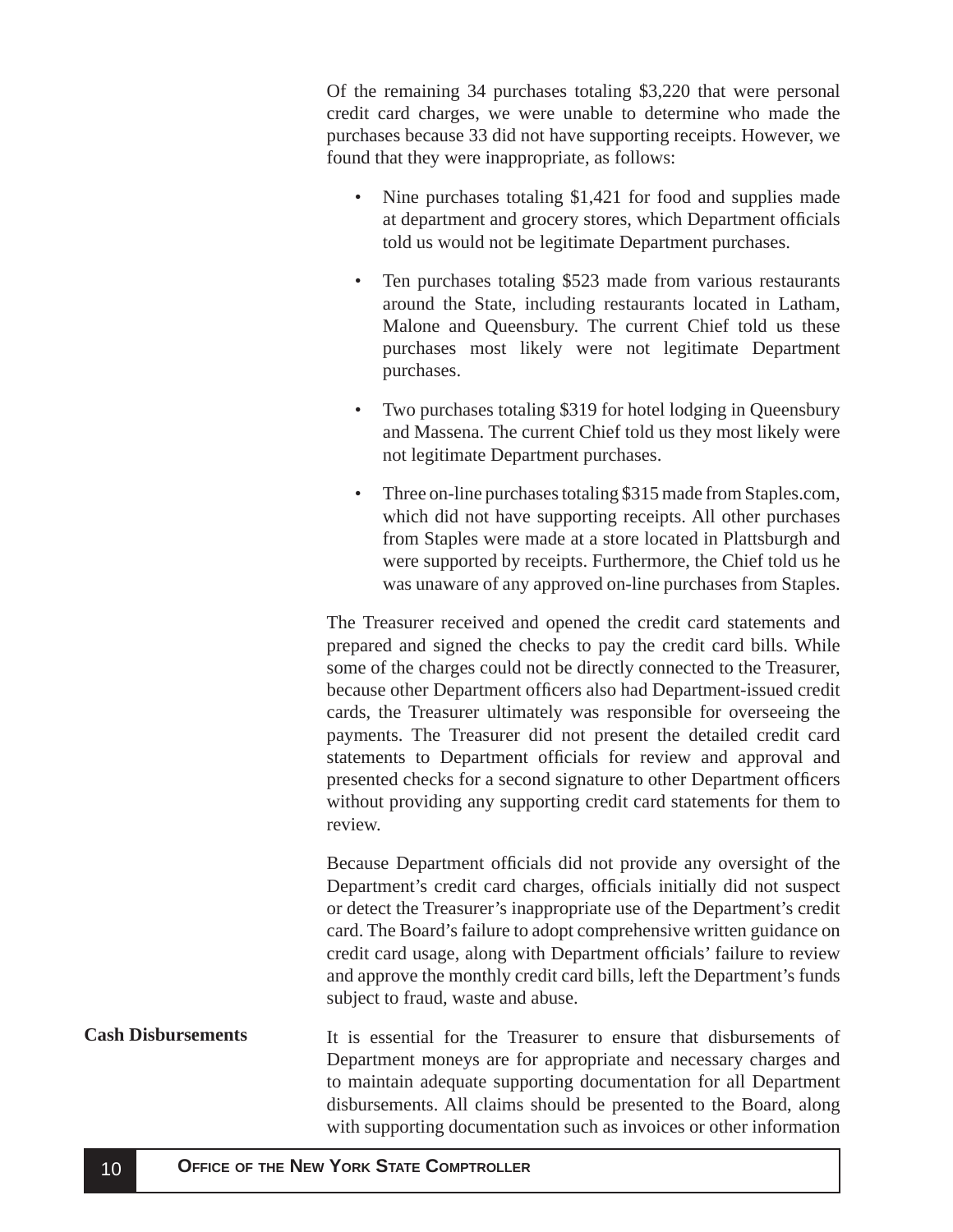indicating the date and purpose for each proposed disbursement and the amount to be paid. Every claim should be adequately reviewed and approved by the Board prior to the Treasurer making payments. Additionally, the Department requires that all checks and withdrawals from Department bank accounts be signed by two officers. The Treasurer, the Chief and the two Assistant Chiefs have the authority to sign checks for Department bank accounts.

The Treasurer did not present any claims to the Board for its review and approval before or after he paid the claims. As a result, the Board did not review any of the Department's disbursements and, consequently, was not given the opportunity to determine whether Department funds were being spent appropriately. On a monthly basis, the Treasurer gave the Chief 11 multiple checks to sign. However, the Treasurer did not provide the Chief with any claims or other adequate supporting documentation to indicate what the payments were for. The Chief told us that the Treasurer gave him an envelope containing various receipts each month, along with the checks to be signed, which the Chief did not review. We reviewed these receipts and found they did not contain adequate documentation to support the disbursements made by the Treasurer.

The Department made 1,360 check disbursements, totaling \$304,591, during our audit period. We reviewed all of these disbursements, which included check disbursements and electronic payments, and found that 1,180 totaling \$274,930 appeared to have been legitimate Department expenditures. We were unable to review the check images for the remaining 180 check disbursements totaling \$29,661<sup>12</sup> and, therefore, could not determine whether they were appropriate Department expenditures. In addition, we found that, of the 1,360 check disbursements, 1,015 totaling \$194,266 did not have invoices as supporting documentation for the purchases.

We also reviewed the endorsements on the canceled check images and found that 1,167 checks totaling \$270,656 appeared to be properly endorsed by the payee. However, we could not determine if 13 check images totaling \$4,274 were properly endorsed because we did not receive a copy of the back of the checks.

During our audit period, the Department also made 289 electronic transfers of funds totaling \$398,339 and 26 cash withdrawals totaling \$32,273. The electronic transfers were made between the Department's four accounts and appeared to be for legitimate purposes. Of the 26

<sup>&</sup>lt;sup>11</sup> This individual served as the Department's Fire Chief until April 2013.

<sup>&</sup>lt;sup>12</sup> Subsequently, we found that these disbursements consisted of Department credit card payments made at the same bank the card was issued from, online credit card payments and Department checks cashed at the same bank where the Department had an account.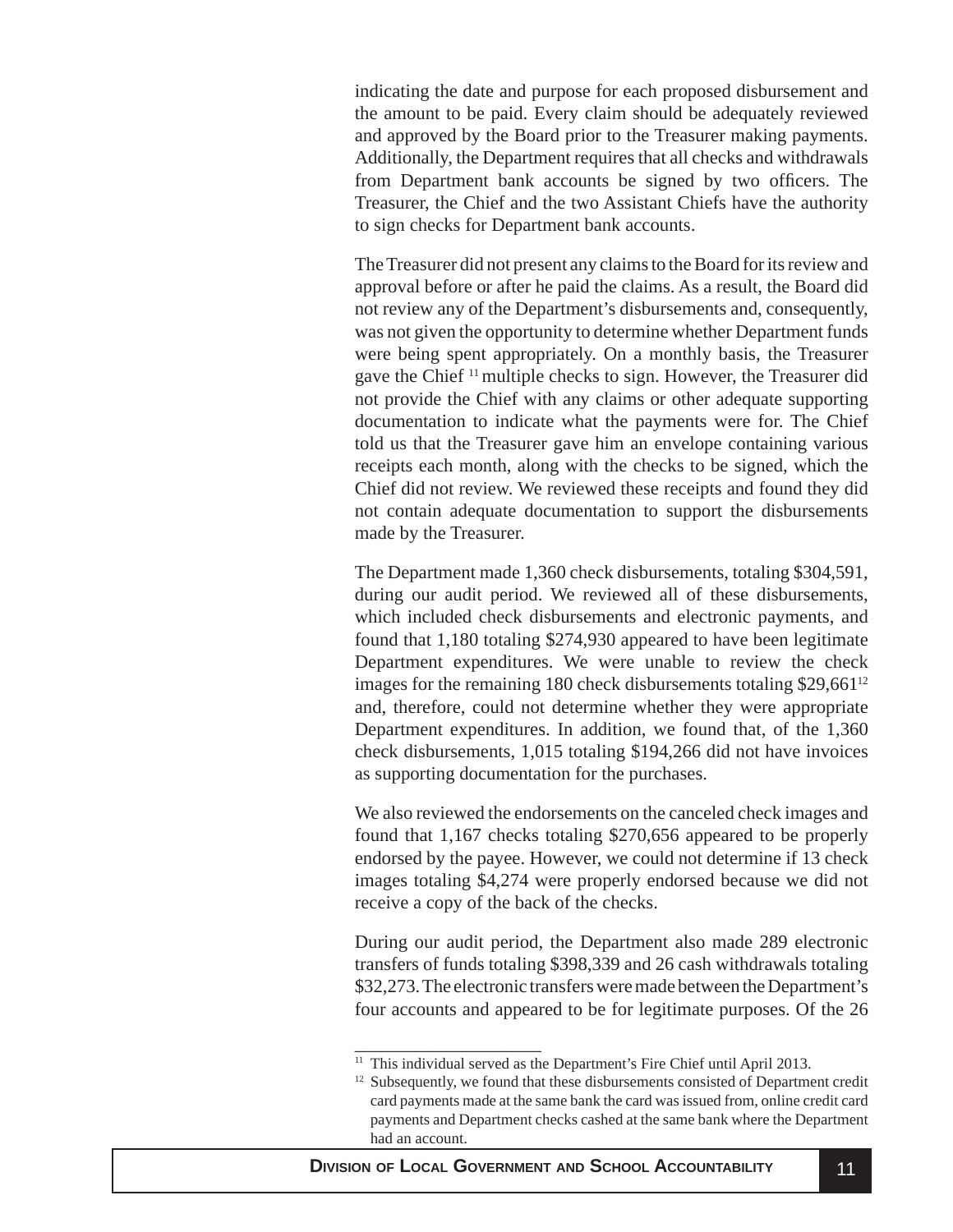cash withdrawals, we found that 13 totaling \$16,325 did not have appropriate supporting documentation, and, as a result, we could not determine if they were for valid Department purposes. Furthermore, five withdrawals totaling \$6,450 had only the Treasurer's signature on the withdrawal slip, without a required second signature. Therefore, the Treasurer was able to make questionable and significant cash withdrawals from Department accounts with little or no oversight, leaving the Department vulnerable to potential theft and misuse of funds.

Although 13 cash withdrawals totaling \$15,948 had appropriate supporting documentation, we found that the Department was in the habit of withdrawing large amounts of cash for various activities. This is problematic because it reduces the Board's ability to determine how the cash is being spent and creates a greater risk that it might not be used for legitimate Department purposes. For example, the Department approved a \$3,000 cash withdrawal for travel costs for members to attend a June 2009 convention. Travel expenditures and conference attendance fees should not be paid in cash, but rather made with credit cards designated for travel expenditures and checks for conference fees. Not only does this provide the Board with an opportunity to examine the expenditures before they are paid, it also reduces the opportunity for theft or loss of cash while traveling.

The Treasurer also made questionable cash withdrawals totaling \$3,500 for the Department's annual chicken barbeque fundraiser. In June 2011, the Treasurer withdrew \$2,000 and \$1,500 from two different Department savings accounts as start-up money for the event. The current Chief told us that this amount of start-up cash was unreasonable considering the Department paid for the event's food and supplies by check and the only cash needed would have been to make change for those who purchased a meal at the event. However, Department officials could not provide us with specific checks that they had written or corresponding invoices to determine how much chicken was purchased for the event. Furthermore, the Department did not maintain a record of meals sold, making it impossible to determine how much money was raised and should have been deposited at the bank.

We found two bank deposits totaling \$3,938<sup>13</sup> that were made on July 15, 2011. However, based on the available records, we were unable to determine if these deposits were related to the fundraiser. We did not find any other deposits that appeared to be from the barbeque proceeds. In addition to the questionable start-up withdrawals, we believe a substantial portion of these proceeds are missing. According

<sup>&</sup>lt;sup>13</sup> \$2,938 in cash and \$1,000 in checks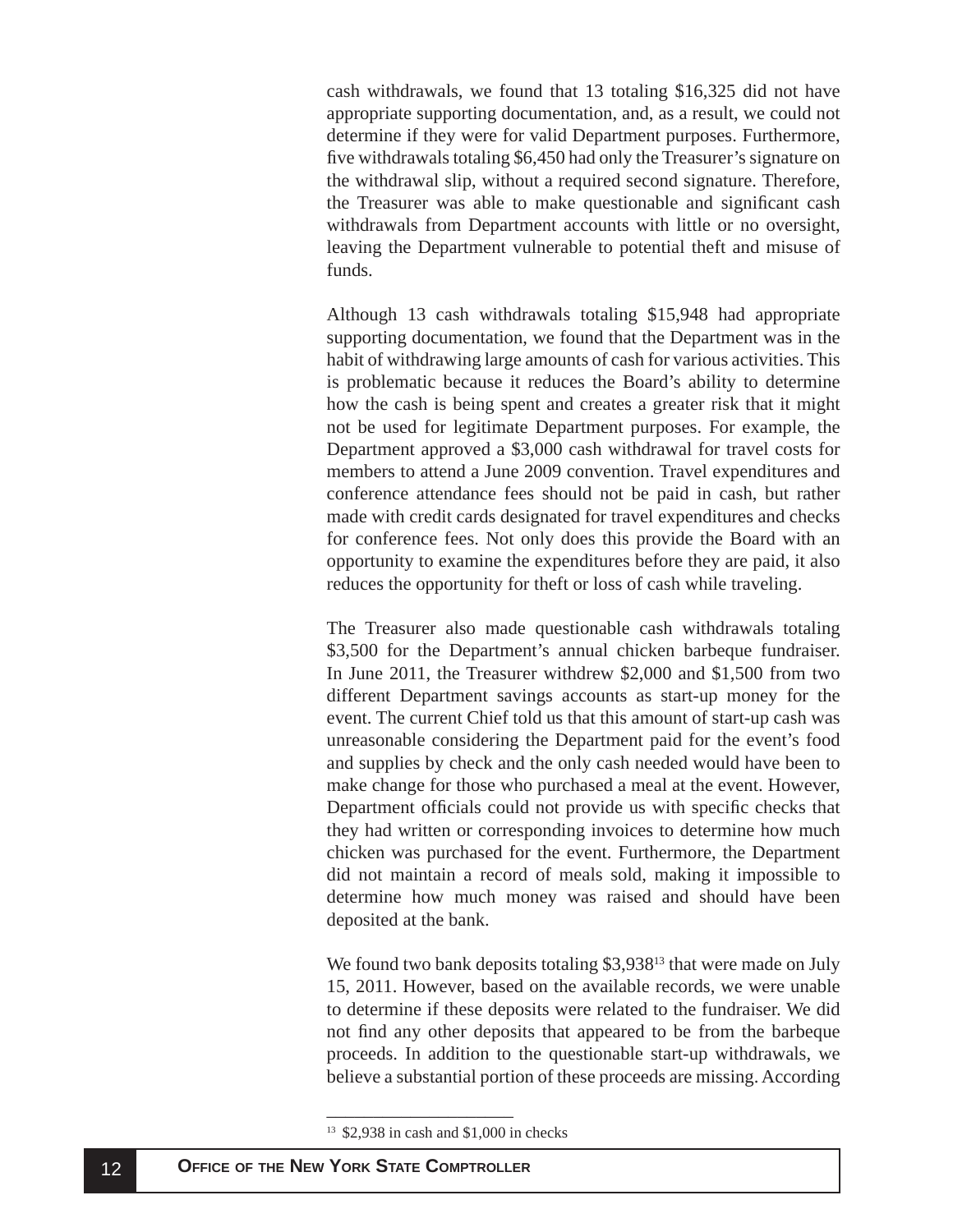to verbal reports given to the Board by the Treasurer, in subsequent years the Department recognized profits of \$4,195 in 2012 for this event and \$3,176 in 2013. Had the Department profited at least \$3,000 in 2011, it would have deposited a total of \$6,500.<sup>14</sup> If the July 15 deposit was for the barbeque, approximately \$2,500 would remain unaccounted-for.

Large cash withdrawals from Department bank accounts reduce accountability over Department funds and increase the risk that moneys may be spent inappropriately and remain undetected.

<span id="page-14-0"></span>**Fundraising Receipts** The bylaws require the Treasurer to receive all money collected by members or otherwise due to the Department and deposit all funds in Board-designated bank accounts. Good management practices require that all cash received be recorded in a cash receipts journal to provide a detailed record of the amounts, dates and source of the moneys received. This record of collections should agree with the corresponding deposits made into the Department's bank accounts.

> The Treasurer did not maintain any cash receipt records during our audit period. However, the Treasurer periodically provided verbal reports at Department meetings on moneys collected at various fundraising activities. Additionally, during the middle of the 2013- 14 fiscal year,<sup>15</sup> the Treasurer provided the Board with a handwritten document that listed moneys collected at Department fundraising activities. However, because the Treasurer did not maintain receipts or other documentation that would verify the amounts raised, it is impossible for Department officials to know whether all fundraising receipts were included in these reports or on the submitted document. Also, Department officials could not determine whether the Treasurer deposited all fundraising collections into Department accounts.

> We reviewed all 151 deposits totaling \$298,221, made from April 1, 2009 through October 31, 2013 and found that 13916 totaling \$235,702 did not have any supporting documentation to indicate the source of the funds deposited. In addition, because the Treasurer did not maintain adequate records to indicate when the Department received the funds, we could not determine if the Treasurer made 145 deposits totaling \$250,323 in a timely manner.

> Because the Board did not implement any internal controls over the Department's financial operations, Department officials did not prevent or even detect the Treasurer's misappropriation of Department moneys.

 $14$  \$3,500 in start-up costs plus \$3,000 in profit

<sup>&</sup>lt;sup>15</sup> The Department's fiscal year runs April 1 through March 31.

 $16$  The remaining 12 deposits totaling \$61,076 were from foreign fire insurance proceeds and the Town of Santa Clara.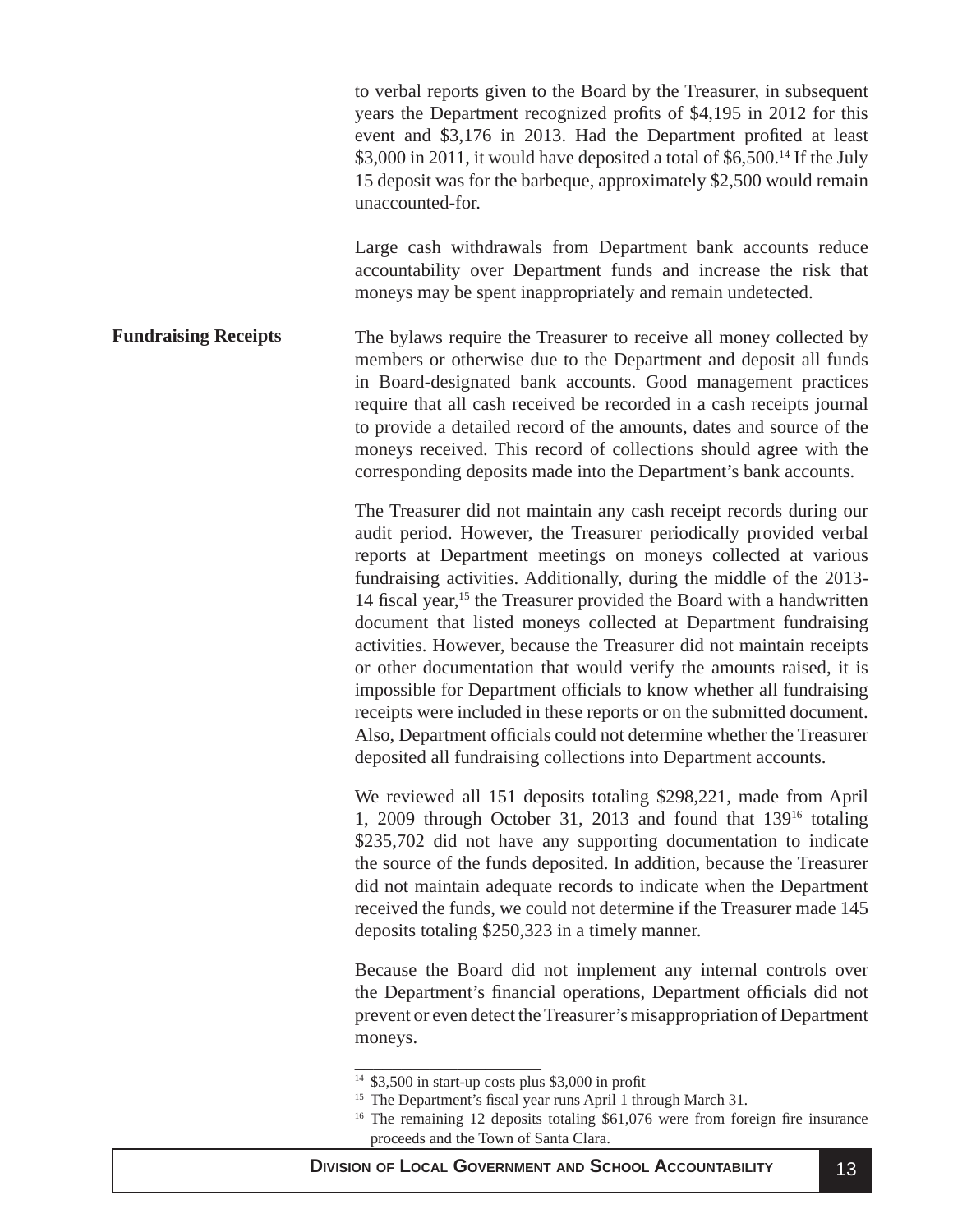<span id="page-15-0"></span>

- 1. Amend the bylaws to include more specific guidance regarding the Treasurer's duties and responsibilities, specifically to require the Treasurer to properly reconcile all bank statements with Department records and report bank account activity to the Board on a monthly and annual basis.
- 2. Ensure that the Treasurer presents all claims, including payments for credit card purchases, to the Board for approval prior to disbursing Department funds. The Board should perform a thorough review of supporting documentation for all claims to ensure all payments are for appropriate Department purposes.
- 3. Seek reimbursement for the \$8,262 of credit card purchases that were not for Department purposes. Documentation of personal credit card charges made by the Treasurer should be referred to law enforcement officials.
- 4. Ensure that all fundraising events have detailed records of the amounts collected and the Treasurer deposits cash receipts in the Department's bank account in a timely manner.
- 5. Determine if funds are missing from the annual fundraisers and seek reimbursement.

Department officers who are authorized to sign checks should:

6. Review documentation supporting payments prior to signing checks.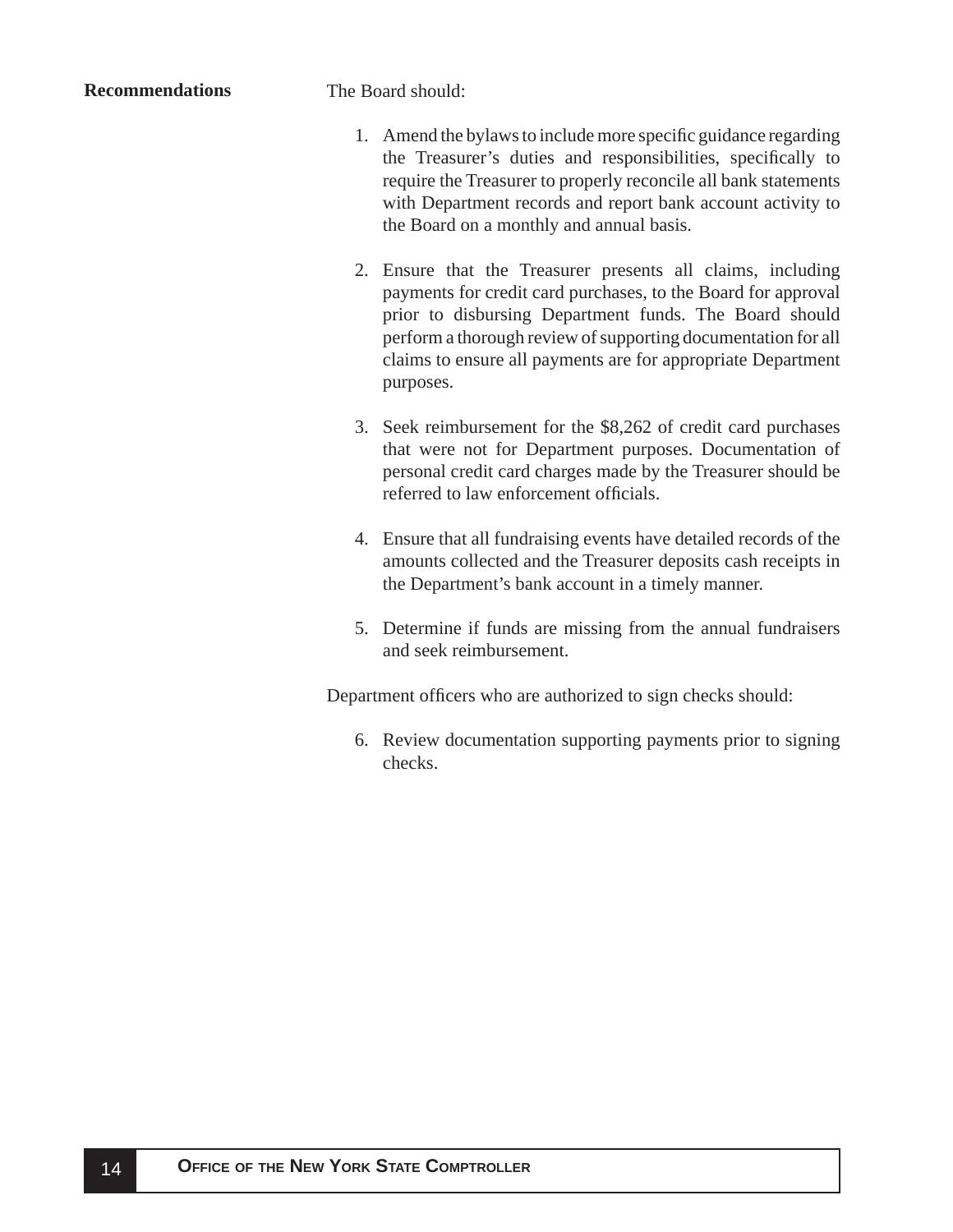# **Board Oversight**

<span id="page-16-0"></span>The Board is responsible for managing and overseeing the Department's financial operations and safeguarding its resources. These duties include establishing a system of internal controls to provide reasonable assurance that cash and other resources are properly safeguarded, transactions are authorized and properly recorded and financial reports are accurate and reliable. The Board must adequately segregate incompatible financial duties and/or review and monitor the work performed by those whose financial duties are incompatible. Additionally, the Board is responsible for overseeing the Department's purchasing and claims auditing functions to ensure that all claims are proper Department expenditures and include supporting documentation.

The Board did not have effective financial procedures in place to oversee the Department's financial operations. Despite the Treasurer performing virtually every aspect of the Department's financial business, the Board did not review or monitor the Treasurer's work. The Board did not adequately oversee Department purchases, audit claims or monitor the use of Department credit cards. Because the Board did not provide any oversight over the Treasurer's financial activities, this created an extremely weak control environment that allowed the Treasurer to make improper transactions and credit card purchases without detection.

**Policies and Procedures** Effective internal controls over financial operations include policies and procedures designed to provide proper segregation of financial duties and managerial oversight of financial activities. It is important for the Board to adopt policies and procedures that segregate the transaction approval, accounting and asset custody functions to prevent or detect errors and fraudulent activity in a timely manner. These policies and procedures also should require Department officials to provide independent oversight of the work performed by those involved in financial operations.

> The Board had not adopted any written policies and procedures for financial operations other than the bylaws, which were inadequate. The bylaws establish responsibilities for the Treasurer, Secretary, President and other individuals, but did not address the areas of financial operations or contain any provisions related to responsibilities for check signing, purchase approval, depositing moneys and collection of moneys at fundraising events. In addition, the bylaws did not contain the required code of ethics to provide standards of conduct and procedures for disclosure of interests.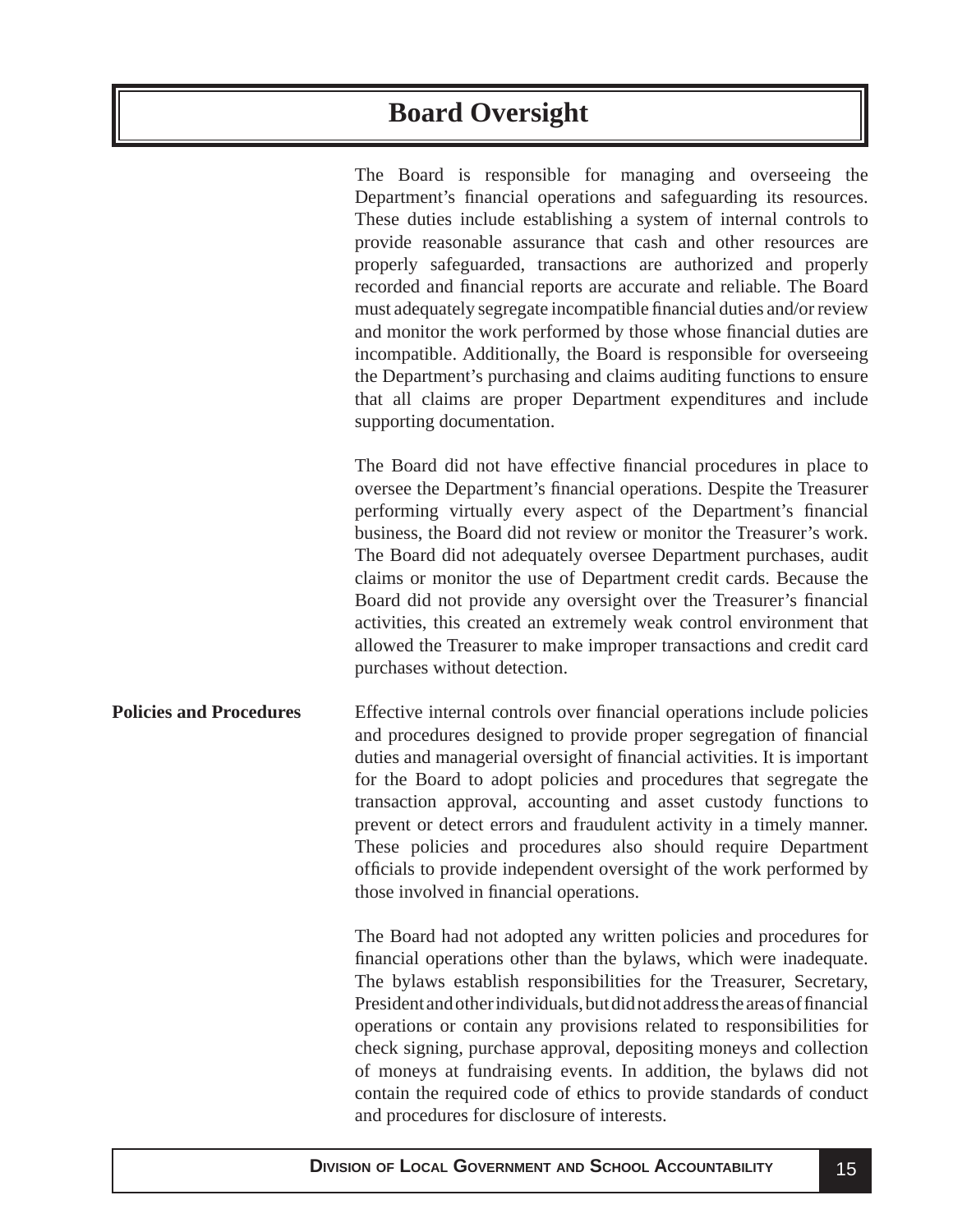<span id="page-17-0"></span>However, in December 2013, the Board adopted a fiscal policy (policy) and code of ethics. The policy provides adequate controls over cash receipt and disbursement transactions and Department purchases. In addition, the policy requires the Treasurer to report the status of the Department's finances monthly at all officer and Department meetings in writing on a Board-approved form. The form requires the Treasurer to show the bank account activity and list all checks that have been written. When properly filled out, this form provides adequate information for the Board and membership to monitor the Department's cash resources.

Good management practices require the proper distribution of duties so that one individual does not perform incompatible functions. To safeguard cash, more than one individual should receive and deposit cash, transfer funds between bank accounts, prepare and sign checks and record transactions in the accounting records. If it is not practicable to adequately segregate financial duties, the Board should implement compensating controls, such as reviewing bank statements, canceled checks and bank reconciliations on a monthly basis to ensure that cash receipts are properly accounted for and disbursements agree with Board authorizations. The Board should routinely compare check numbers and amounts paid as indicated in the bank statements with the claims it previously approved for payment and periodically review the Department's accounting records to ensure they are accurate and complete. **Segregation of Duties**

> The Treasurer performed all Department financial transactions, including receiving and depositing cash, transferring funds between accounts, preparing and signing checks and recording cash transactions in the accounting records. He also was responsible for reconciling the bank statement, but did not perform these reconciliations. Although the Department had a mitigating control in place by requiring two authorized signatures<sup>17</sup> on all checks, this control was ineffective because the former Chief signed the checks without reviewing the bills being submitted for payment.

> The Board did not implement any other adequate compensating controls to decrease the risks associated with the Treasurer performing all aspects of the Department's financial activity. For example, the Board did not require the Treasurer to submit any financial reports that would have allowed the Board to monitor the Treasurer's work. The reports that the Treasurer provided to the Board included only a list of bank account balances, but not the actual detailed bank statements. In addition, the Board did not require the Treasurer to submit accounting

<sup>&</sup>lt;sup>17</sup> The Fire Chief, the two Assistant Chiefs and the Treasurer were authorized to sign Department checks.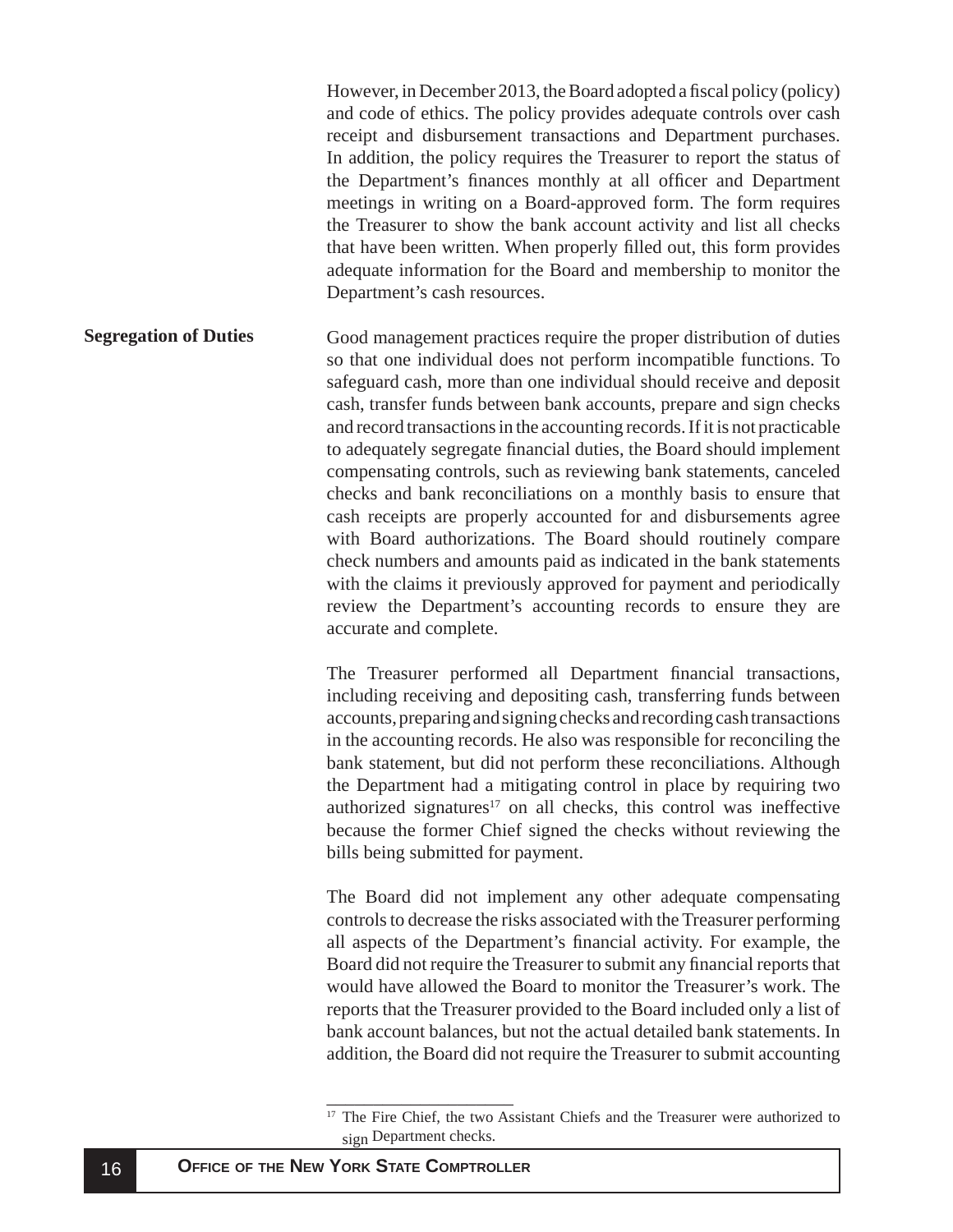<span id="page-18-0"></span>

|                              | records with detailed revenue and expenditure information. Had the<br>Board performed even a cursory review of the Treasurer's records,<br>it would have identified the numerous cash withdrawals that the<br>Treasurer had made from the Department's savings accounts which<br>did not have appropriate Department purposes. <sup>18</sup>                                                                                                                                                                                                                                                               |
|------------------------------|------------------------------------------------------------------------------------------------------------------------------------------------------------------------------------------------------------------------------------------------------------------------------------------------------------------------------------------------------------------------------------------------------------------------------------------------------------------------------------------------------------------------------------------------------------------------------------------------------------|
| <b>Claims Auditing</b>       | The Board should perform a thorough audit of all claims prior to<br>payment to ensure the legitimacy and propriety of those expenditures<br>to safeguard Department funds. The audit of claims provides a critical<br>control procedure for the Board to provide oversight of Department<br>expenditures.                                                                                                                                                                                                                                                                                                  |
|                              | The Board did not audit and approve the claims against the<br>Department before the Treasurer paid them. Although the meeting<br>minutes indicated that the Board approved the claims for payment,<br>both the current and former Chief told us that the claims were not<br>being reviewed prior to payment, and that the Board did not properly<br>oversee the former Treasurer's activities. Department officials did not<br>provide us with any evidence that the Board was aware of, audited or<br>approved the hundreds of checks that were prepared by the Treasurer<br>throughout our audit period. |
|                              | Because the Board did not properly audit and approve claims prior to<br>payment, the Treasurer was able to make 103 credit card purchases<br>totaling \$5,042 for goods and services that appear to be personal<br>in nature without detection. <sup>19</sup> Also, weak internal controls over<br>claims processing could lead to the Department paying for services<br>not rendered or goods not received, or the Department could be<br>overcharged for services or goods.                                                                                                                              |
| <b>Credit Card Oversight</b> | An effective system of internal controls requires the Board to adopt<br>a sound credit card policy. The policy should identify the individuals<br>who are authorized to use credit cards, provide dollar limits for<br>purchases and establish control procedures over the custody of the<br>credit cards and the monitoring of their use. It should also describe<br>the types of purchases allowed, documentation required to support<br>the purchases and responsibilities of the cardholders for unauthorized<br>purchases.                                                                            |
|                              | The Board did not establish any policies and procedures for<br>Department credit card usage. During our audit period, the Department<br>had general purpose, store and gas credit card accounts and issued 10<br>credit cards from these accounts to the former Chief, First Assistant                                                                                                                                                                                                                                                                                                                     |
|                              | <sup>18</sup> Refer to the Disbursements section for further information on these inappropriate<br>cash withdrawals.<br><sup>19</sup> Refer to the Credit Card Charges section for further information on the                                                                                                                                                                                                                                                                                                                                                                                              |

<sup>&</sup>lt;sup>19</sup> Refer to the Credit Card Charges section for further information on the inappropriate purchases made with the Department's credit cards.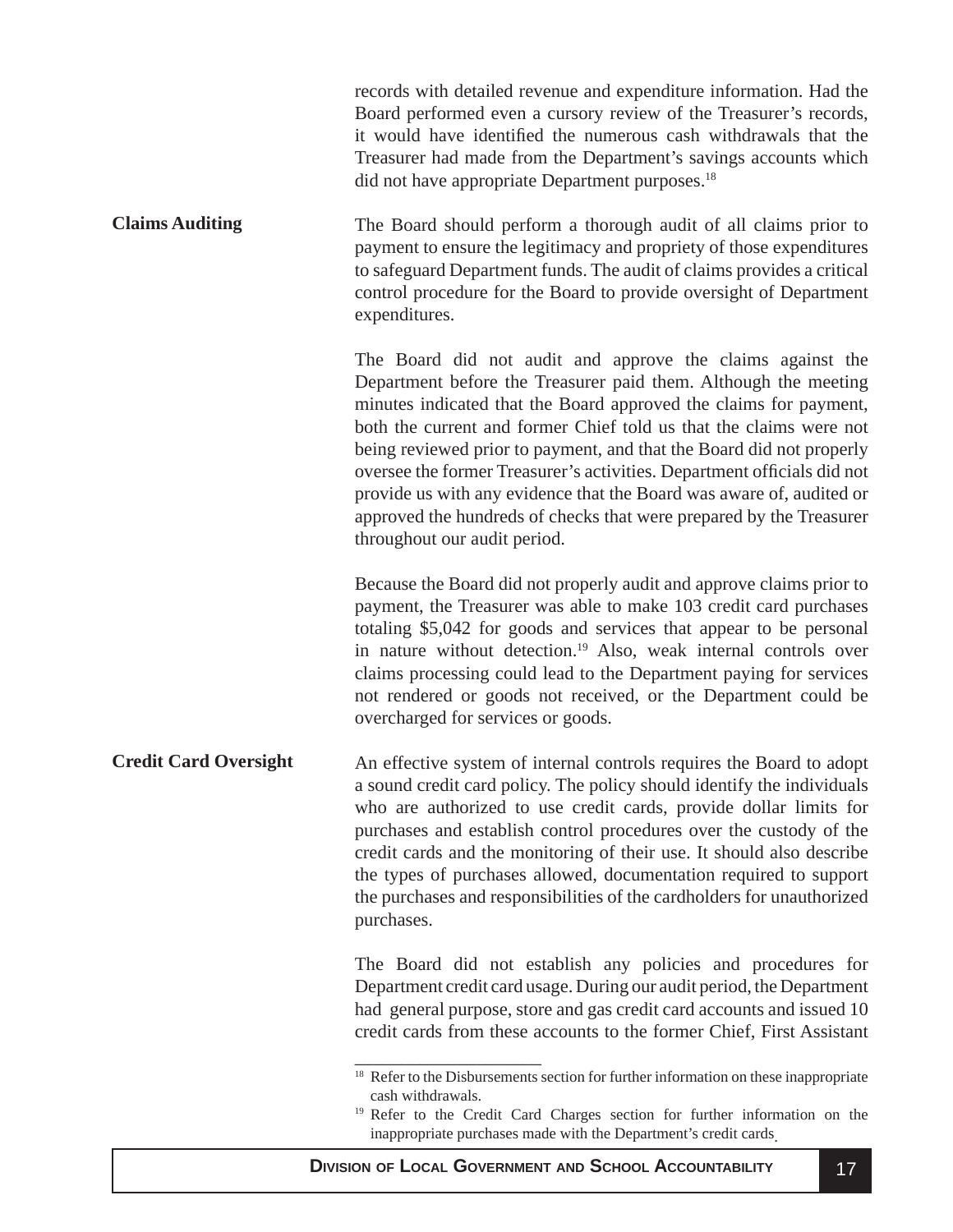Chief, Second Assistant Chief, Treasurer and a Department member.<sup>20</sup> Although the Board did not approve any of the credit cards purchases before they were made, the current Chief told us that all purchases over \$25021 were supposed to be approved in advance of the purchase. However, this prior-approval requirement was not documented in the bylaws or in a Board resolution. Also, Department officials told us that the Board did not review credit card statements and receipts for the purchases before the Treasurer paid the credit card bills.

General Purpose Credit Card – We reviewed all 360 purchases, totaling \$53,801 made during our audit period with the general purpose card and found that 244 totaling \$41,731 did not have any receipts to support the purchases and 137 totaling \$8,262 were non-Department purchases.22 The Treasurer did not always make the credit card payments in a timely manner, which caused the Department to pay \$243 in late fees and \$230 in interest charges during our audit period.

Store Credit Card – The Department paid \$10,789 for store credit card purchases during our audit period. Of these purchases, we were able to review 27 totaling  $$7,576^{23}$  and found that five totaling \$989 did not have any receipts to support the purchases. Also, two purchases totaling \$124 for a paper shredder and movie were non-Department purchases. The Department does not normally buy movies, and Department officials were unable to locate a shredder at the fire house. The Treasurer did not always make the credit card payments in a timely manner, which caused the Department to pay \$125 in late fees and \$74 in interest charges during our audit period.

The Board's failure to adopt comprehensive written guidance on credit card usage, along with Department officials' failure to review and approve the monthly credit card bills, created a weak control environment that allowed the Treasurer to use the Department's credit card to make personal purchases.

In December 2013, the Board adopted a policy that requires it to review and approve all credit card purchases at its meetings. In addition,

<sup>&</sup>lt;sup>20</sup> The former Chief (one credit card from each account), First Assistant Chief (gas card), Second Assistant Chief (general purpose and gas card), Treasurer (one from each account) and the Department member (gas card)

<sup>&</sup>lt;sup>21</sup> During interviews with other Department officials, we found that the lack of a written policy also resulted in inconsistencies in their understanding of dollar thresholds requiring approval. Two Department officials told us that Board approval was required before making any credit card purchases and prior to all other purchases that cost more than \$200.

<sup>22</sup> Refer to the Credit Card Charges section for further information

<sup>&</sup>lt;sup>23</sup> Although Department officials were unable to provide us with all of the store credit card statements for our entire audit period, we were able to review \$7,576, or 70 percent, of the purchases.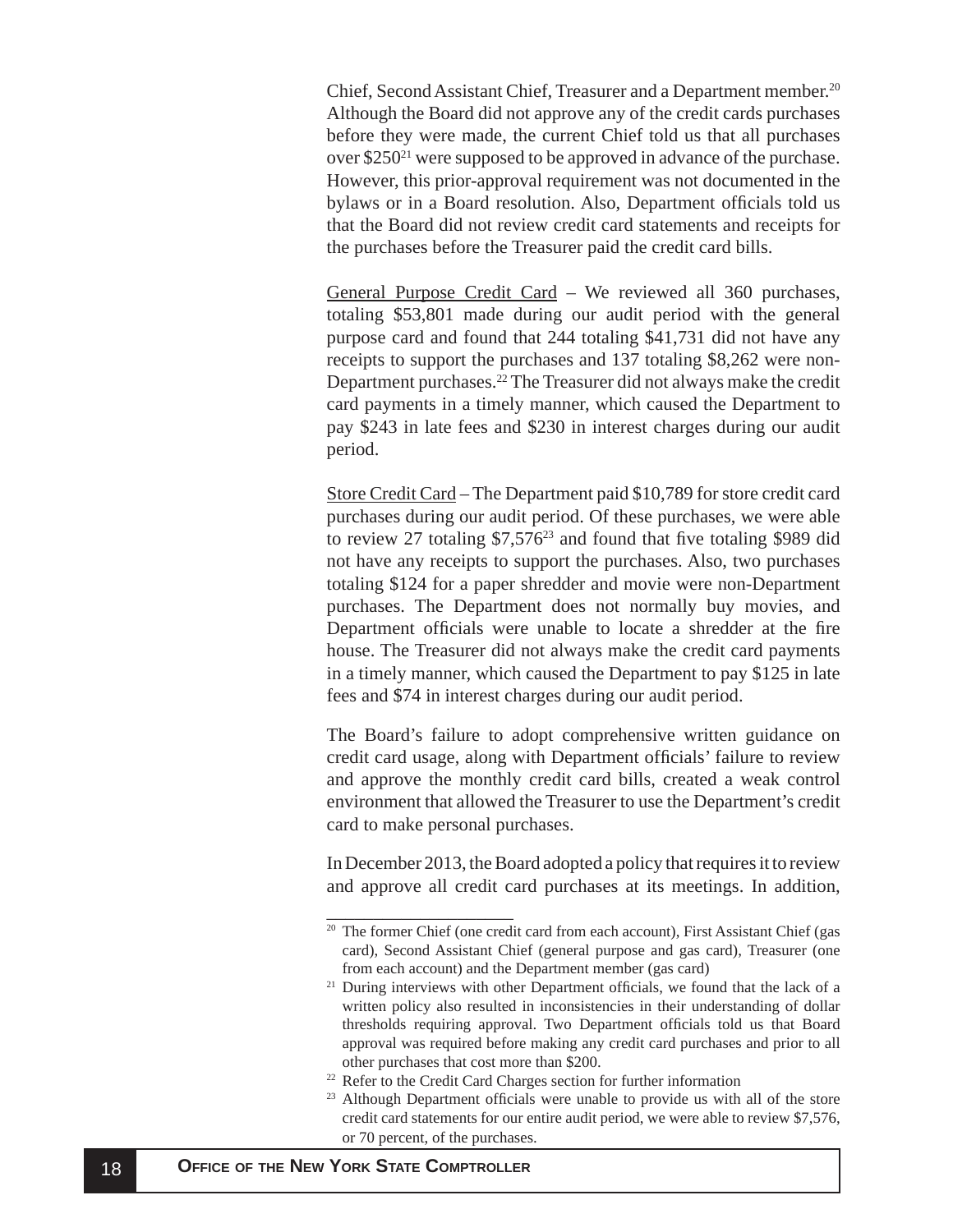when Department officials or members want to use a Department credit card to make a purchase, the policy requires them to fill out a form that describes the purchase and submit the form to a Department official for approval before making the purchase.

<span id="page-20-0"></span>It is a good business practice for the Board to audit the Treasurer's financial records, including bank statements, on an annual basis. An annual audit gives the Board an opportunity to monitor its fiscal records and procedures. The audit of these records and reports serves an important internal control function by providing independent verification that the records have been maintained in accordance with established procedures, transactions have been properly recorded and cash has been properly accounted for. **Annual Audit**

> The Board did not perform an annual audit of the Treasurer's financial records. Although the Board thought that the Department was having an audit completed on an annual basis by a local certified public accountant (accountant), the accountant was reviewing only the checking account activity provided by the Treasurer. In addition, the accountant did not provide the Board with a written audit report or financial statements. The accountant provided the Board with one page that described banking activity for the Department's checking account, but not the Department's other bank accounts.

> In the process of preparing this one page description of banking activity, the accountant would not have been able to detect any apparent misappropriation of money. However, if the Board had performed an annual audit of the Treasurer's records, it would have reviewed all of the Department's bank statements and paid invoices, bills and credit card statements. If the Board had completed just these few audit procedures, it would have detected the misuse of Department funds.

> Department officials also told us that the Village and Department hired a certified public accountant (CPA) in 2006 to examine internal controls over cash disbursements. We reviewed the CPA's report and found it indicated the same concerns regarding internal control weaknesses that we found during our fieldwork. For example, the CPA report indicated that the Department did not have any formal document that listed the proposed cash disbursements for the Board's review and approval, and the Board was not auditing the Treasurer's financial records.

> The Board's failure to understand the level of service being provided by the accountant, audit the Treasurer's financial records and address the weaknesses indicated in the CPA's report created the opportunity that allowed the Treasurer to apparently misappropriate \$21,367 in Department funds. Furthermore, we found an additional \$3,344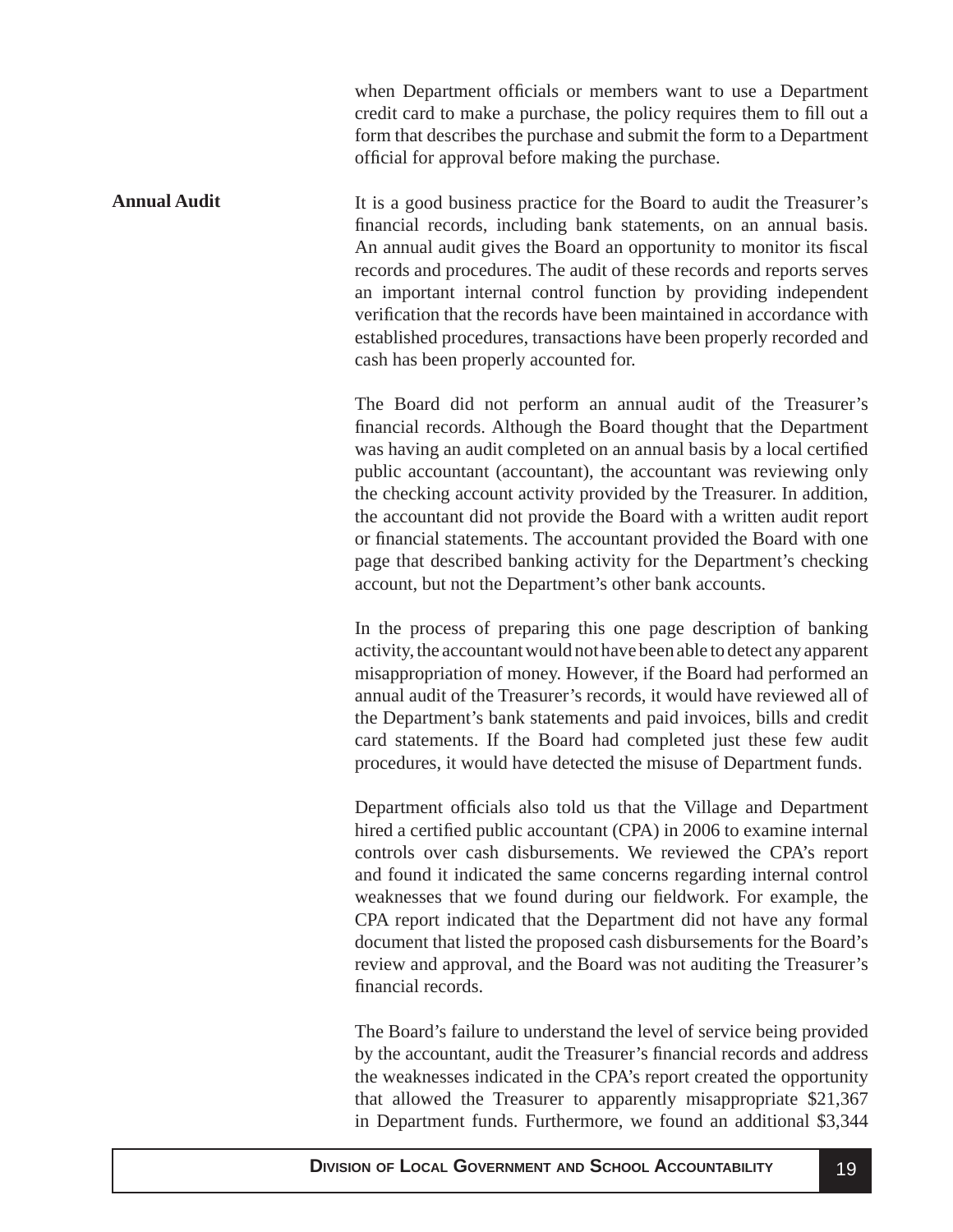of inappropriate Department purchases resulting in the apparent misappropriation of \$24,711 in Department funds. This amount is substantial when considering that it was 49 percent of the Department's average estimated annual revenue of \$50,600 during our audit period.

#### <span id="page-21-0"></span>**Recommendations** The Board should:

- 7. Strengthen the Department's control environment and develop, adopt and implement written policies and procedures to control and monitor Department operations.
- 8. Routinely monitor and review the Treasurer's work.
- 9. Audit and approve all claims prior to payment and ensure that they contain adequate supporting documentation before approving payment.
- 10. Ensure the Department adheres to the fiscal policy and develop, adopt and implement written policies and procedures to control and monitor the use of Department credit cards.
- 11. Review the Department's credit card statements on a monthly basis to ensure that purchases are for legitimate Department purposes.
- 12. At a minimum, annually audit the Department's financial records.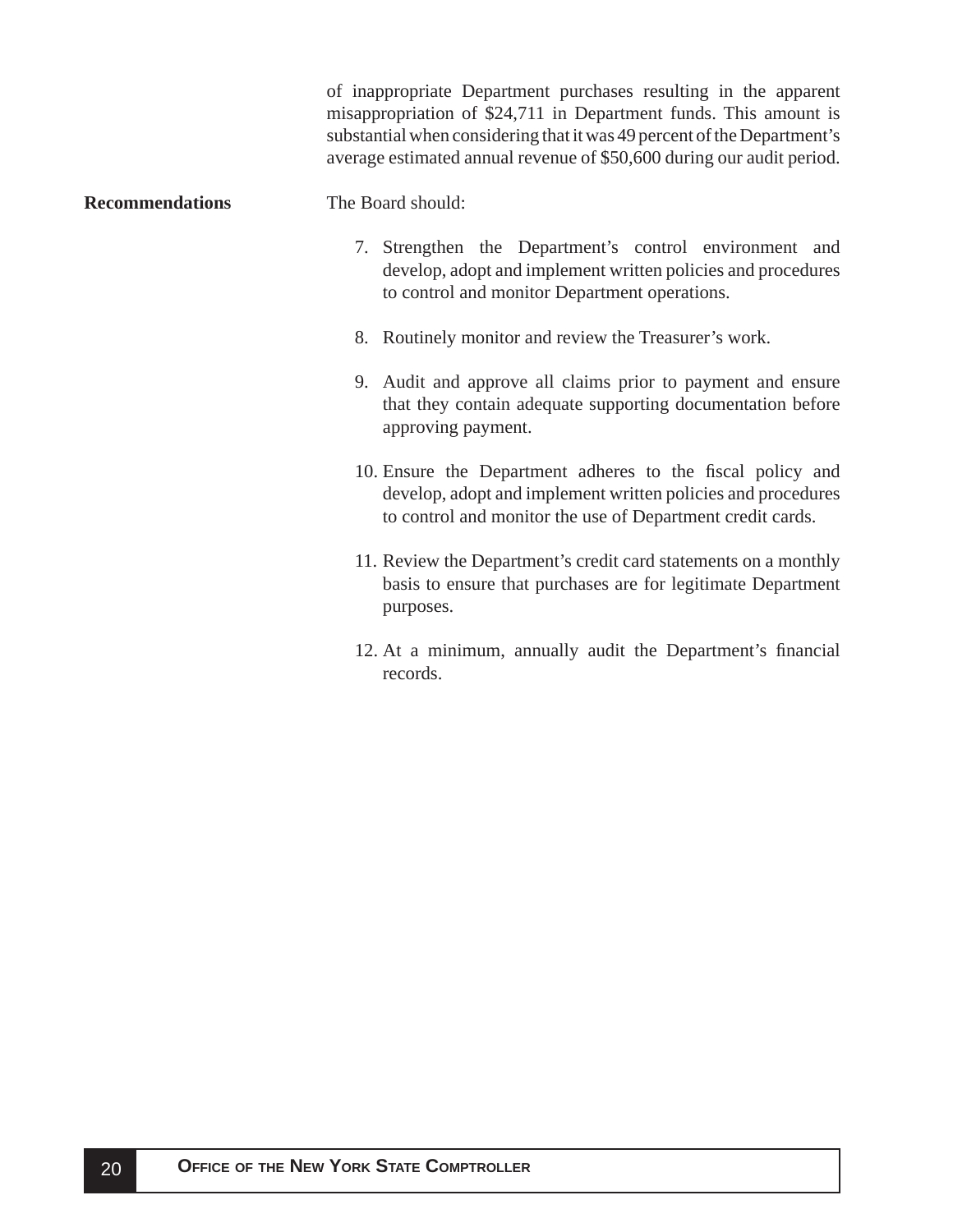# **APPENDIX A**

# **RESPONSE FROM DEPARTMENT OFFICIALS**

<span id="page-22-0"></span>The local officials' response to this audit can be found on the following pages.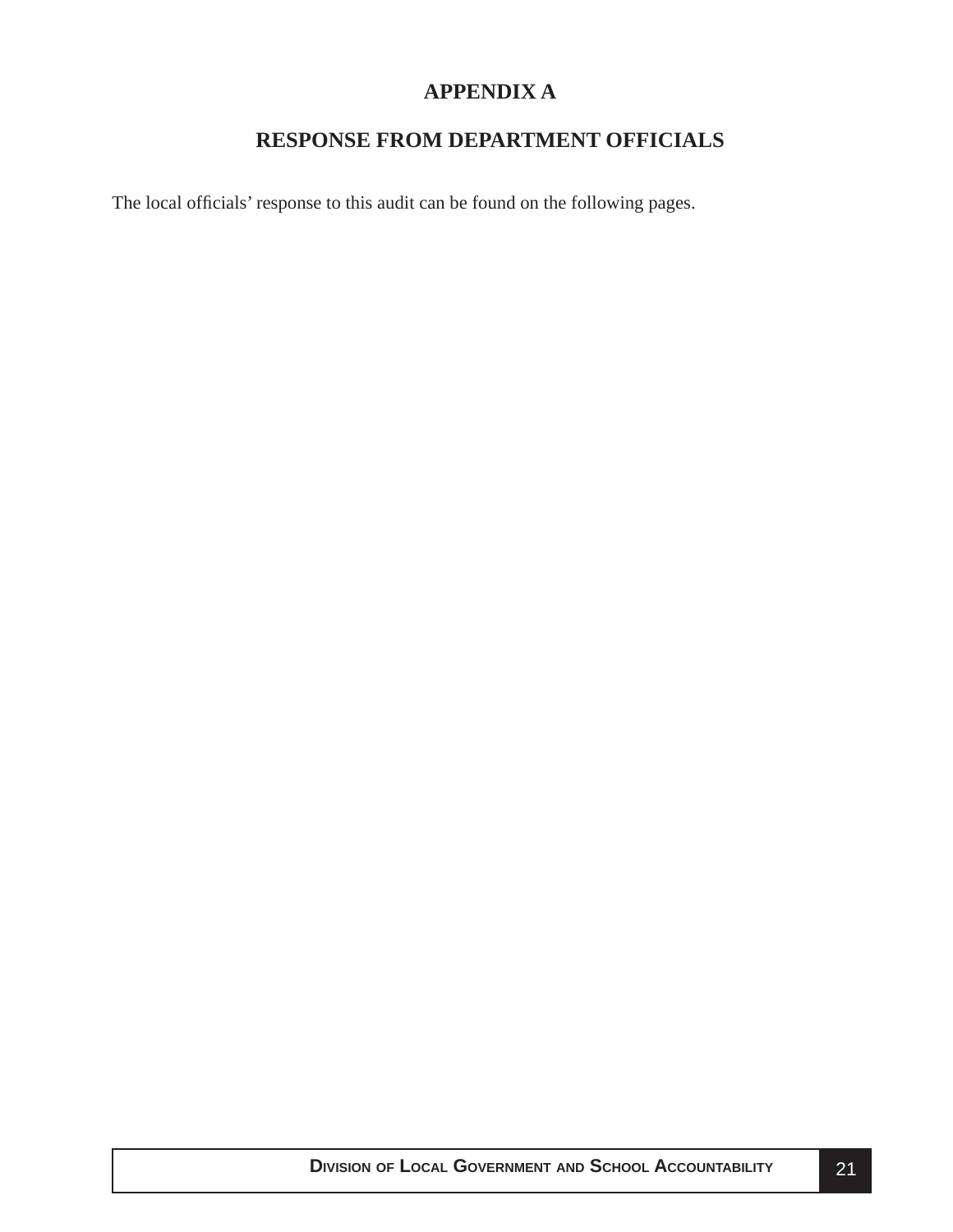# **Tupper Lake Volunteer Fire Department**

# **PO Box 849**

# **Tupper Lake, New York 12986**

## **Carl Steffen, Department Chief**

#### To: New York State Office of the Comptroller

Date: March 24, 2015

#### Re: Response / Plan of Corrective Action for department audit

The members and officers of the Tupper Lake Volunteer Fire Department are submitting this document as our response and "Plan of Corrective Action" for the audit of our financial position that was completed by your office.

The members and officers acknowledge the fact that problems existed with the way financial resources of the department were handled in the past. These problems included a lack of segregation of financial duties, not accepting responsibility for protecting the security of our financial resources, not monitoring transactions to detect misuse and or misappropriation of department financial resources, and lack of fulfillment of fiduciary responsibilities. These problems became evident in 2013 when there was a change of officers within the department. It was also noted that there was a potential of criminal culpability in some of the financial transactions completed by an officer of the department.

The actions taken by the department at that time were as follows. The treasurer was suspended by the officers and asked to turn over all financial records and documents. A meeting was held between the Police Chief and the Fire Chief to discuss the possible criminal acts. A meeting was then held with the Village of Tupper Lake Board. The situation was discussed and the village board was brought up to speed. The department then requested that an audit be conducted, by the Office of the Comptroller, of the department funds and activities.

The audit of the department's financial affairs was started by your office. The Fire Chief and the Police Department worked diligently to obtain the documents, receipts, and other financial information as requested by the auditor.

Understanding that there would be a period of time before an audit could be started it was decided to be proactive in making corrections in order to safe guard the department financial resources. First a plan was made to pay off any debts outstanding for the department. Next a study was made of the department bylaws and procedures concerning the financial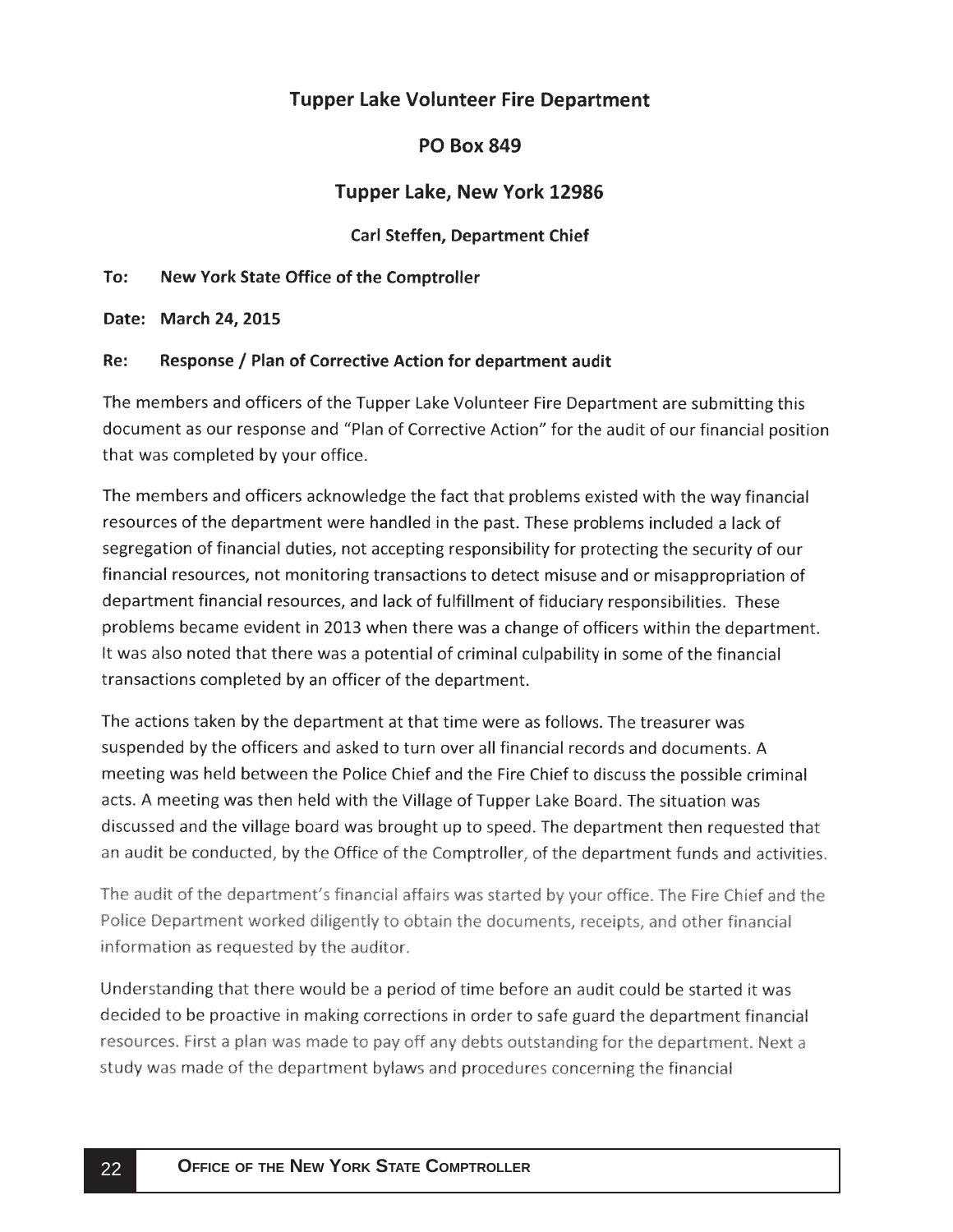responsibilities. During this study it was found that there were several key pieces of policy, procedures, or bylaws that were either missing or were not appropriate to protect the financial resources of the department. Recent public reports on audits of fire departments were researched and a process was started to correct the problems found. As a result a new "Physical Policy" and a department "Code of Conduct" was written. This policy and code of conduct were presented to the fire department board of officers. They were subsequently adopted by a motion and second from the officers, and with a unanimous vote of the board were accepted. This "Physical Policy" and department "Code of Conduct" were then presented and read to the membership at a regular department meeting held in the fall of 2013. A motion and second were received from the membership and were adopted by a unanimous vote of the members present. These documents and their adoption have been made a part of the official minutes of the department.

In the Office of the State Comptroller's Auditor's report there were twelve (12) recommendations made. We have reviewed these recommendations and are in agreement with all of them. Our "Plan of Corrective Action" is to follow our "Physical Policy" and "Code of Conduct" as adopted by the officers and the membership. These two documents answer all of the recommendations set forth by the Auditor.

Finally we would like to state the following. As said prior we acknowledge a problem existed with the handling of the fiduciary responsibilities of the department. We recognized these problems and their results. We took a proactive stance in correcting the problems with policies and procedures. We have trained the current officer's board members on their responsibilities to safe guard the financial resources of the department. We have proceeded to report the findings of the audit to the Police Department for possible criminal action.

In closing we would like to thank the Office of the State Comptroller and their auditors for the effort and work they put into this audit. Their professionalism, thoroughness, and attention to detail were greatly appreciated. We know that with the recommendations and input the auditor has made combined with the policies established, the financial resources of the department will be protected and secure into the future.

Carl Steffen, Chief

Tupper Lake Volunteer Fire Department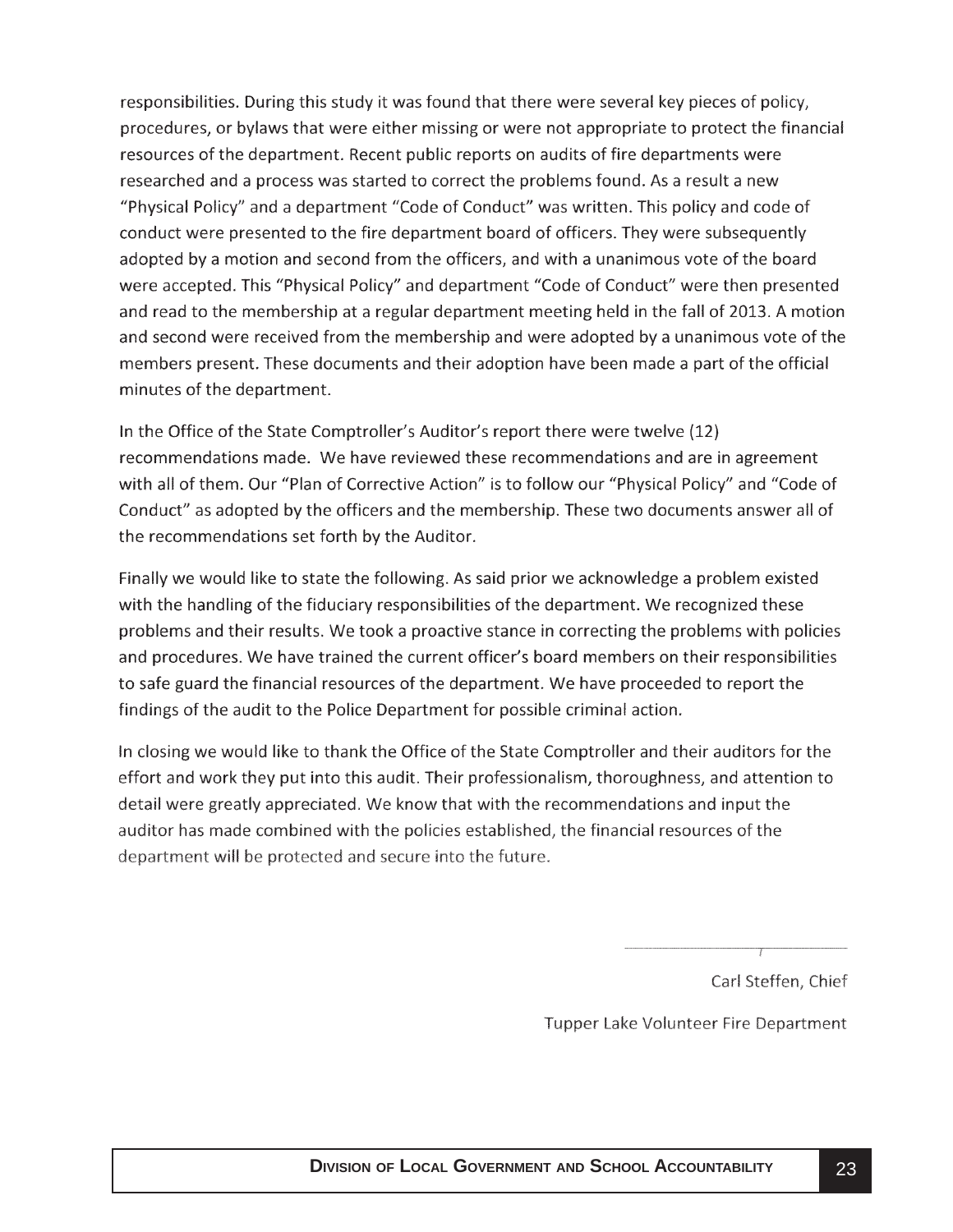# **APPENDIX B**

# **AUDIT METHODOLOGY AND STANDARDS**

<span id="page-25-0"></span>The objective of our audit was to evaluate the internal controls of the Department's financial operations for the period April 1, 2009 through December 31, 2013. To accomplish our objective and to obtain appropriate audit evidence, we performed the following steps:

- We reviewed pertinent documents, such as the Department's bylaws, Board minutes and financial records and reports, from our audit period to establish criteria for our audit and assess the adequacy of the accounting records.
- We interviewed the Department's current and former Chiefs to gain an understanding of Department operations.
- We reviewed all available credit card statements to compile a complete record of transactions.
- We reviewed all bank statements, available canceled check images, available Board minutes and available Treasurer reports. These reports included the amounts available in the bank accounts and raised at various fundraising events and the written reports provided to the Board between April 1, 2009 through March 31, 2013 that stated the total money available, total income and total claims paid on a monthly basis. We used the bank statements and canceled check images to compile a complete record of transactions.
- We reviewed all available supporting documentation for each Department transaction to determine whether the transactions were for valid Department purposes and to estimate the amount of missing funds.
- We reviewed the Treasurer's accounting records and reports to determine if the records were complete, accurate and maintained in a timely manner. We also determined whether the Treasurer performed adequate bank reconciliations and prepared sufficient financial reports, as required by the Department's bylaws.
- We traced all cash receipts received or collected during our audit period from available source documentation to bank statements to determine if all receipts were deposited into Department bank accounts. We also traced all bank account transfers and withdrawals listed on the statements to supporting documentation to verify their propriety.
- We traced all available canceled check images from the Department's checking account  $(1,180)$ checks totaling \$274,930) that were cleared by the bank during our audit period from the Department's bank statements to available invoices to determine if there was an indication that all claims were presented to and audited by the Board.

We conducted this performance audit in accordance with GAGAS. Those standards require that we plan and perform the audit to obtain sufficient, appropriate evidence to provide a reasonable basis for our findings and conclusions based on our audit objectives. We believe that the evidence obtained provides a reasonable basis for our findings and conclusions based on our audit objectives.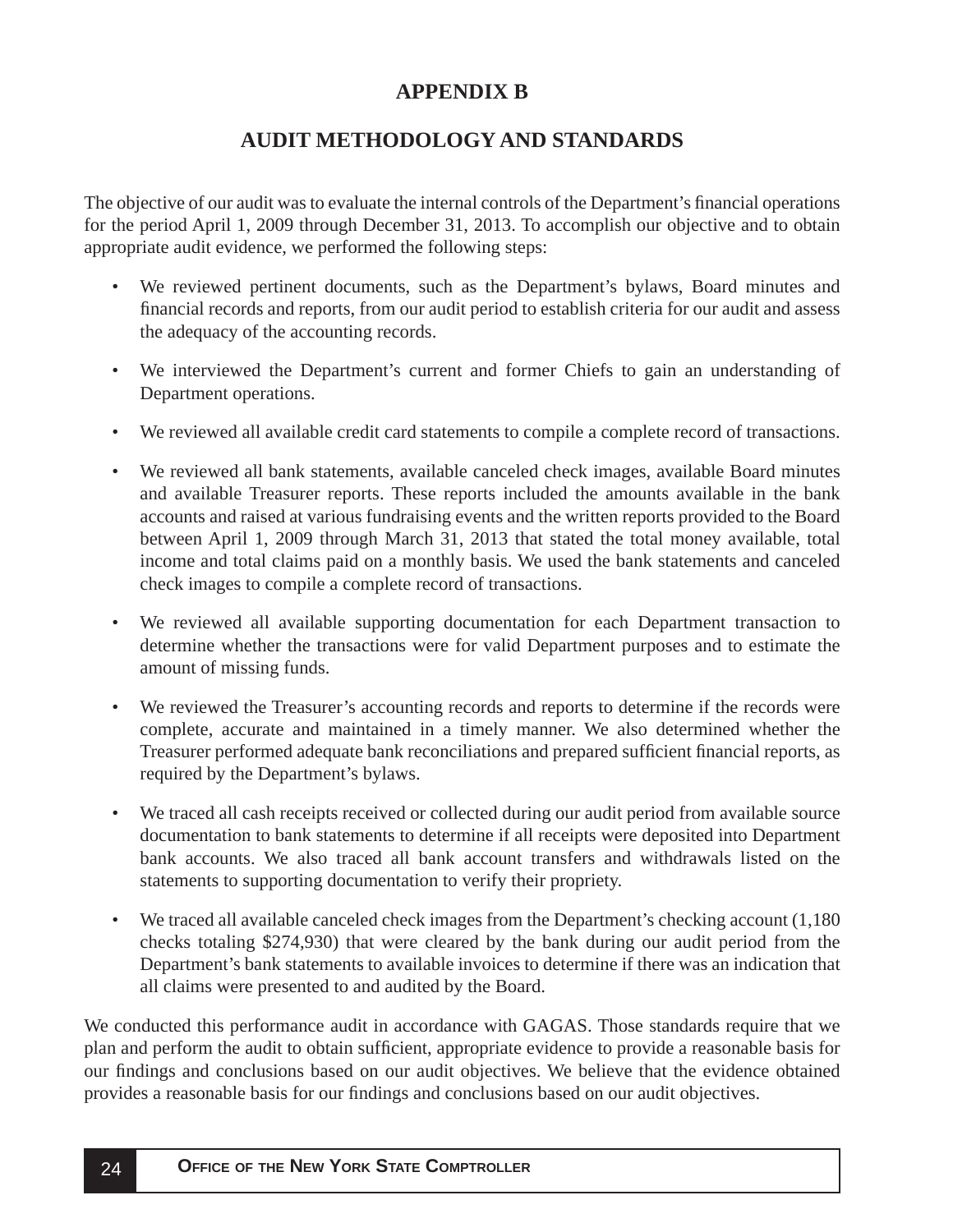# **APPENDIX C**

# **HOW TO OBTAIN ADDITIONAL COPIES OF THE REPORT**

<span id="page-26-0"></span>To obtain copies of this report, write or visit our web page:

Office of the State Comptroller Public Information Office 110 State Street, 15th Floor Albany, New York 12236 (518) 474-4015 http://www.osc.state.ny.us/localgov/